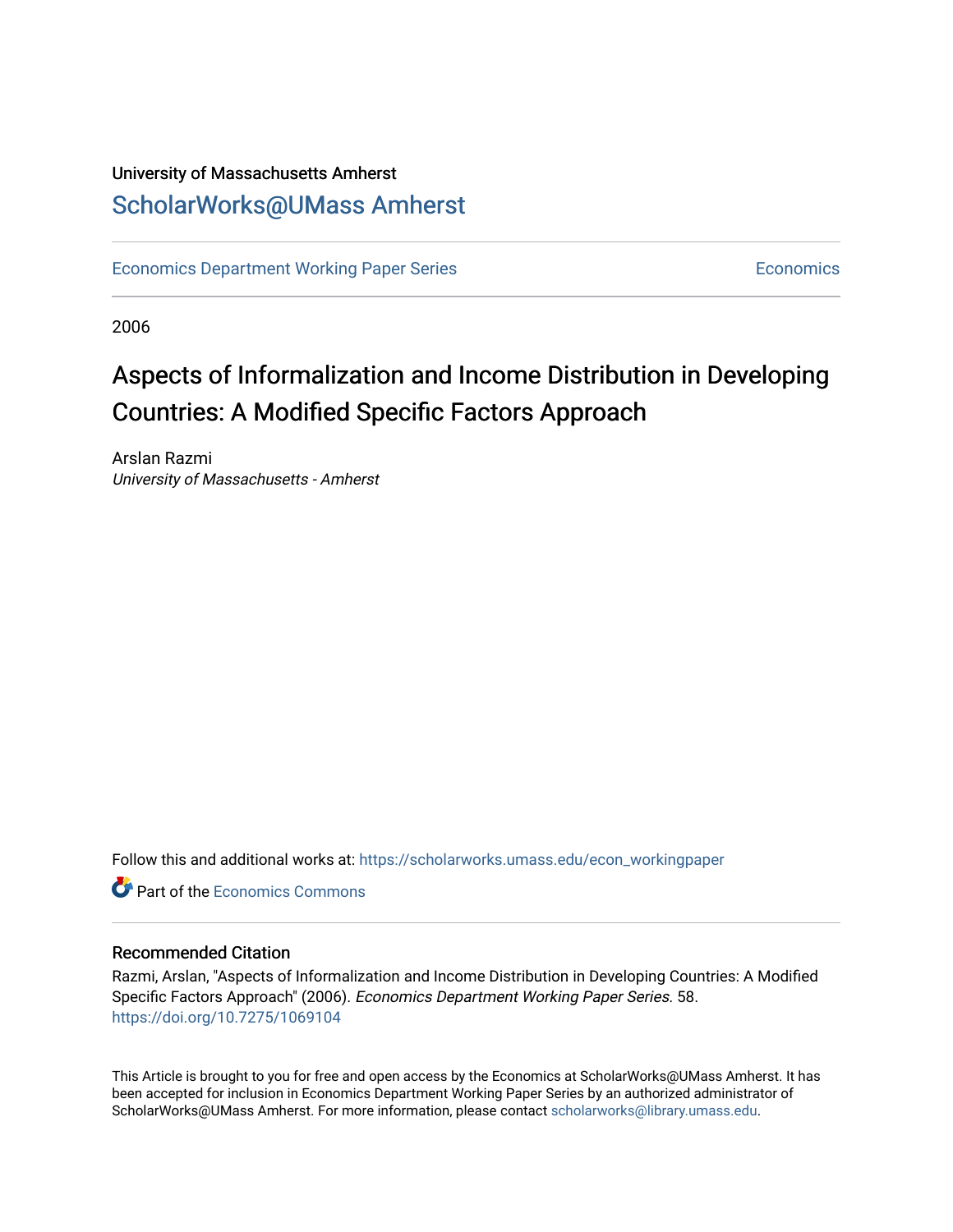# **DEPARTMENT OF ECONOMICS**

# **Working Paper**

Aspects of Informalization and Income Distribution in Developing Countries: A Modified Specific Factors Approach

by

Arslan Razmi

Working Paper 2006-03



# **UNIVERSITY OF MASSACHUSETTS AMHERST**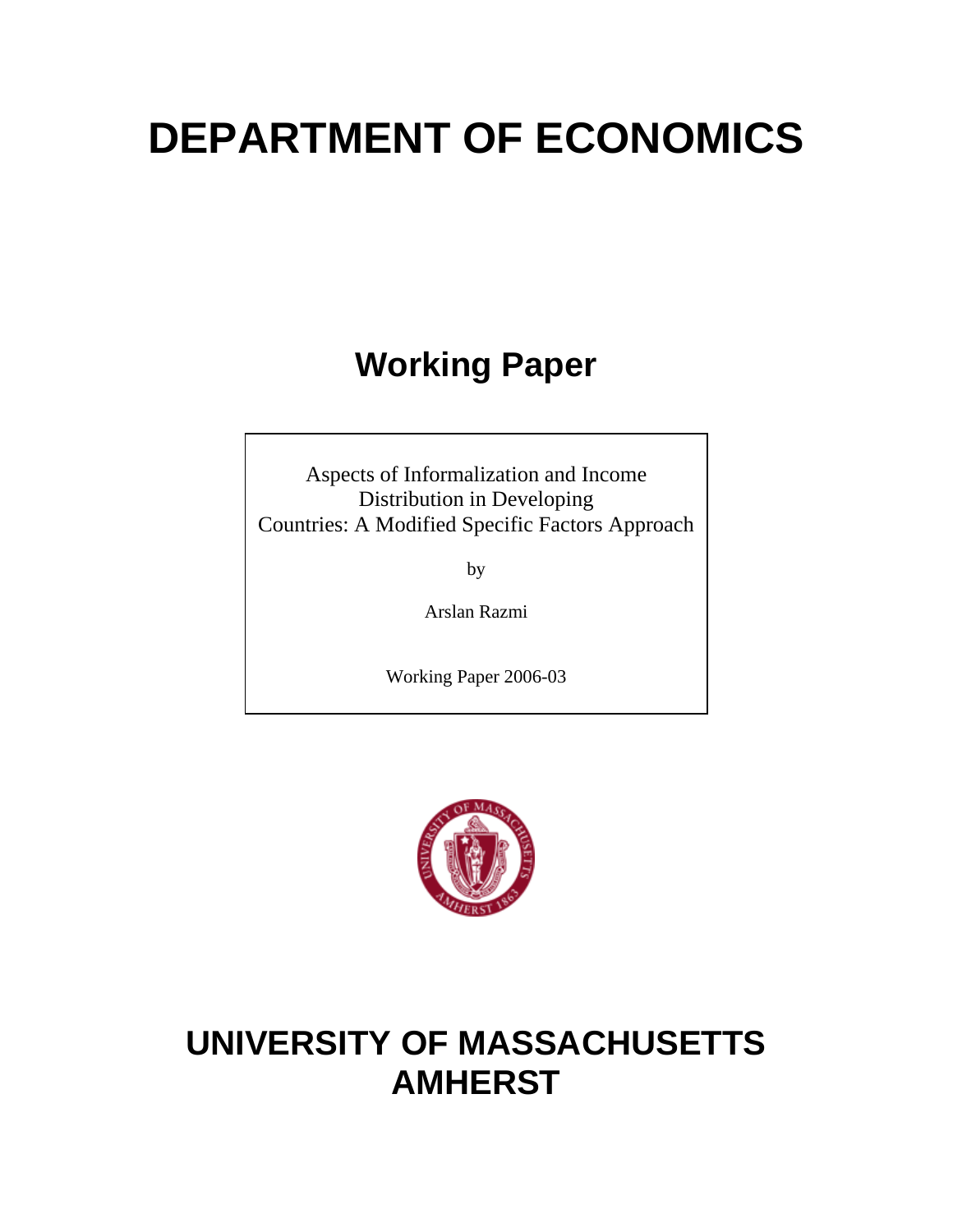#### Aspects of Informalization and Income Distribution in Developing Countries: A Modified Specific Factors Approach

by

Arslan Razmi University of Massachusetts, Amherst

February 2006

#### Abstract

This paper explores aspects of increased informalization in developing countries with the help of a modified specific factors model with a fixed nominal wage in the formal sector, which is assumed to have a "lighthouse" effect on the informal sector wage. Both sectors produce a tradable good each, with informal sector production being embedded in international production networks. Comparative dynamic exercises that attempt to simulate recent economic developments in many developing countries yield plausible results, and suggest various channels for increased informalization. Contrary to standard sticky wage models, wage suppression in the formal sector leads to informalization. Changes in factor endowments create a conflict of interest between the owners of capital in the two sectors, unlike the canonical specific factors model where the conflict is between the owners of capital and labor. Finally, factors that lead to informalization are also likely to result in greater inequality in income shares between labor and capital even with nominal wages that are fixed and equal between the two sectors.

JEL Codes: O17, O24, F11

Keywords: Specific factors model, Ricardo-Viner model, informalization, international production networks, elasticity of factor substitution, wage rigidity.

Contact Author: Arslan Razmi, Department of Economics, University of Massachusetts, Amherst, MA 01003, Tel: (413) 577-0785, Fax: (413) 545-2921, E-mail: arazmi@econs.umass.edu.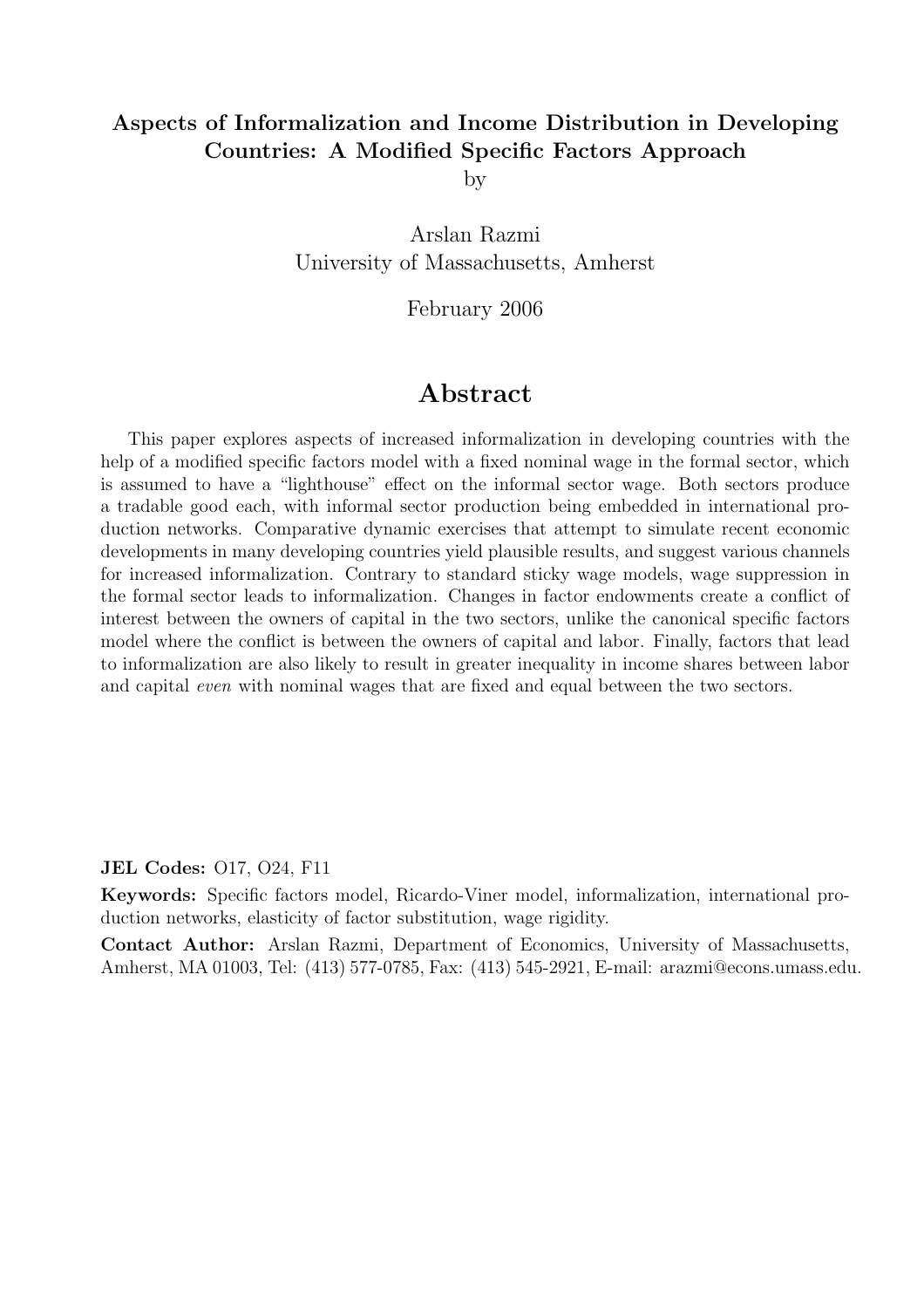#### 1 Background and Introduction

Data from a number of developing countries have indicated a widespread trend toward greater informalization of economies.<sup>1</sup> The growing share of the informal sector at the expense of the formal sector raises serious questions and concerns. Moreover, given the increasing integration of developing countries into world markets, and the growing penetration of market-based transactions in these economies, the trend towards informalization is perhaps surprising. Such integration has often been accompanied by efforts to limit public spending and investment, to encourage private (foreign and domestic) investment to substitute for it, and to enhance external competitiveness by limiting wage growth and/or inflation, and through exchange rate targeting. Furthermore, increasing inequality, both between owners of capital and workers, and between skilled and unskilled workers in many developing countries provides prima facie evidence undermining the predictions of the standard Stolper-Samuelson theorem, and suggesting the existence of counteracting forces that have acted to increase the share of profits in national income.<sup>2</sup> A growing body of literature recognizes the role that the weakening position of labor unions has played in this development. This paper attempts to construct a partial explanation of these trends with the help of a modified two good, three factor specific factors (or Ricardo-Viner) model. The canonical form of the model takes commodity prices as exogenously given. Changes in factor prices are then determined by commodity price changes and changes in (specific or mobile) factor endowments.<sup>3</sup> Our model, on the other hand, assumes an exogenous (internationally determined) price for informal sector output, a nominal wage determined by the labor contracts signed in the formal sector, and an endogenously adjusting price of formal sector output. The idea is to derive possible explanations for increasing informalization and profit shares, in a general equilibrium framework, by capturing more closely the actual conditions that may prevail in the short to medium-run in many developing countries.

The last few decades have brought widespread vertical disintegration in international production networks.<sup>4</sup> Much of this disintegration has involved expanded segments of what is

<sup>&</sup>lt;sup>1</sup>See Blunch *et al.* (2001), Heintz and Pollin (2003), and Ghose (2003) for a detailed discussion.

<sup>&</sup>lt;sup>2</sup>See Arbache *et al.* (2004) and Harrison (2002), for example.

<sup>3</sup>The influence of factor endowments on factor prices of course distinguishes the specific factors model from the canonical  $2 \times 2 \times 2$  Heckscher-Ohlin model.

<sup>4</sup>This phenomenon is also sometimes called slicing of the value chain, outsourcing, vertical fragmentation,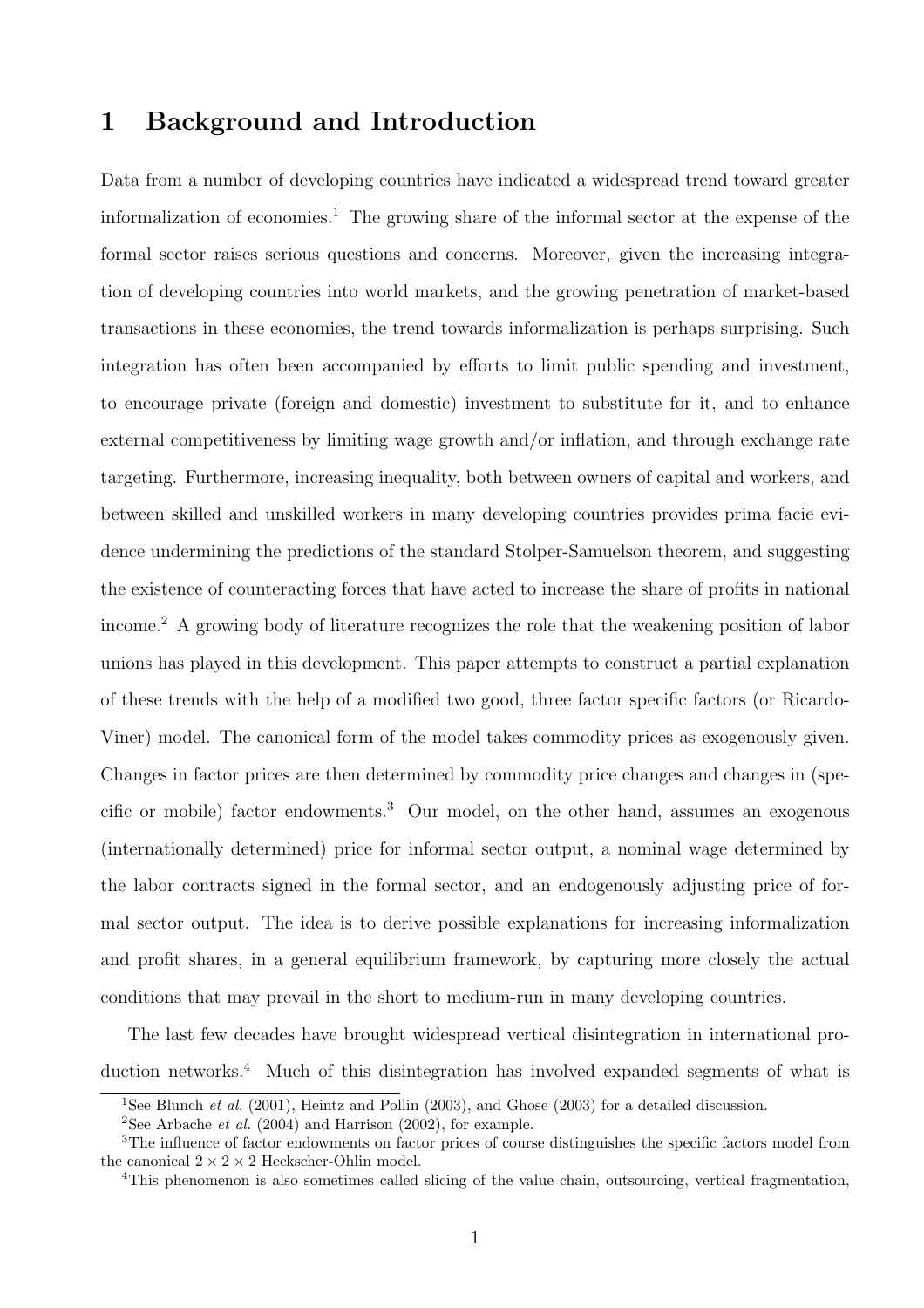often called the informal sector. The informal sector, which employs a substantial proportion of workers in many developing countries, is broadly defined as the relatively less organized and less regulated sector of the economy in which minimum wage laws and other forms of regulation are either completely absent or weakly implemented.<sup>5</sup> Multinational commodity supply chains and production-sharing arrangements have significantly re-shaped the nature of the informal sector, large parts of which produce intermediate inputs or final goods for international markets, either directly or through transnational corporations (TNCs) searching the globe for "flexible" low cost labor. In many developing countries, a large share of the workforce in key export industries, including textiles, sportswear, garments, and electronics, work in export processing zones or even from their homes under informal employment arrangements.<sup>6</sup> Thus, to the extent that informal production chains operate in increasingly competitive conditions, it is plausible to assume that these respond strongly to international price signals, either directly or through TNC intermediation. In other words, in an increasingly competitive environment, small-scale suppliers operate under conditions approximating perfect competition, and vie for increasing shares of global production networks as price-takers.<sup>7</sup>

### 2 A Modified Specific Factors Model

Consider a developing country with two *tradable* goods-producing sectors, a formal sector  $(F)$ and an informal sector (I). The formal sector produces tradables mainly for domestic markets while the informal sector produces for international production chains, where it is a price-taker.<sup>8</sup> We have already briefly discussed the plausibility of these assumptions. Some more discussion of their relevance may be appropriate at this point. A major portion of the rural workforce in many developing countries has traditionally been involved in the provision of what are typ-

delocalization, and fragmentation.

<sup>&</sup>lt;sup>5</sup>We avoid here the controversies surrounding the precise definition of the term "informal sector."

<sup>6</sup>See, for instance, Carr and Chen (2002).

<sup>7</sup>A related consequence of such a scenario is that informal sector workers compete for jobs and wages not only with other informal sector workers in the country, but also with informal sector workers across the globe.

<sup>8</sup>An alternative way to interpret this set-up would be that while informal sector producers indulge in local currency pricing (LCP), formal sector producers indulge, to a lesser or greater extent, in producer currency pricing (PCP). This distinction reflects the greater market power – and hence the room to price discriminate across destination markets – that the former are assumed to have, owing to the more differentiated, higher value-added nature of their product.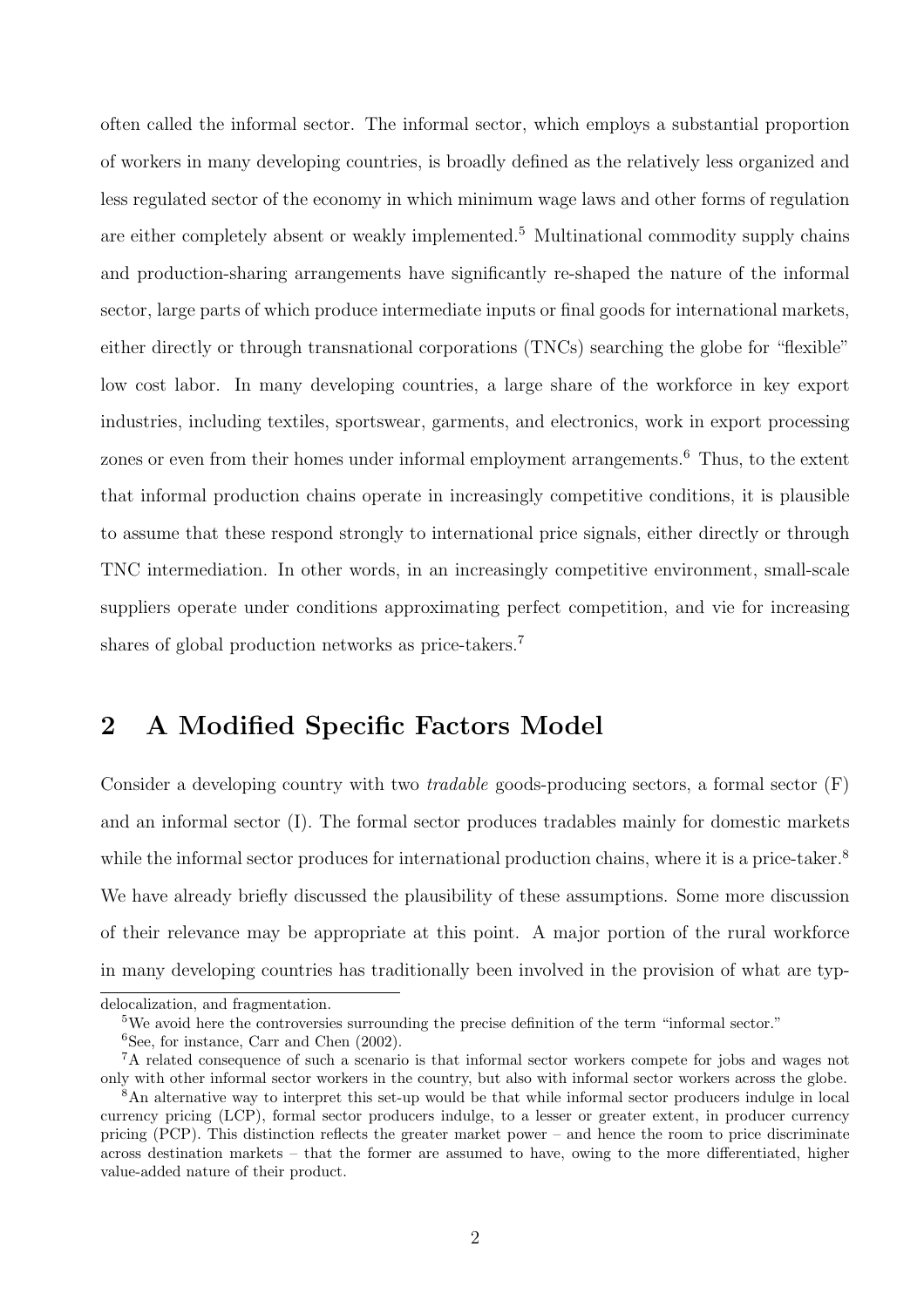ically seen as non-tradable goods and services, largely related to agriculture. However, many of these activities are shifting towards tradable sectors. For example, within agriculture itself, production is shifting from subsistence crops to exportable cash crops. Moreover, many of the goods and services previously deemed non-tradable are increasingly becoming tradable. Furthermore, many developing countries are witnessing a major population shift from rural areas to semi-urban industrial areas with heavy concentrations of "unregulated" workforces involved in manufacturing activities for export-oriented international production chains (the maquiladora sector in Mexico, and the vast urban slums neighboring Shanghai are two widely cited examples). As Ghose (2003, p. 75) points out, "it is true that, in most [developing] countries, much of the incremental employment of low-skilled labour in export-oriented industries has been outside what we have called the regulated sector" (emphasis added).<sup>9</sup> The fact that a significant proportion of workers in the informal sector are involved in non-tradable activities limits the scope of our model. However, to the extent that as noted above, the informal sector at an aggregate level is increasingly shifting towards the production of export-oriented tradables, and considering that some of the increase in the size of the informal sector in recent years is attributed to a shift of the labor force from import-substituting formal activities to export-oriented informal activities, our simplifying assumption appears to be a useful abstraction.<sup>10</sup>

Production in either sector involves two factors, capital and labor. While labor is mobile between the two sectors, capital is specific to each sector. This assumption reflects the stylized fact that in the short to medium run, labor is more mobile than capital within a country.<sup>11</sup> Firms have heavy fixed investments in infrastructure, machinery, and tools which are costly and time-consuming to uproot and remove from one sector to the other at short notice. Production functions for each sector are characterized by the typical neoclassical properties of substitutability between, and diminishing returns to, factors and homogeneity of degree one in factor inputs (constant returns to scale). The supply of economy-wide factor endowments is assumed to be

<sup>9</sup>Note that the formal sector, on average, is very likely to have a greater proportion of skilled workers than the informal sector, at least in the traditional sense of the terms "skilled" and "unskilled." Also, we should point out that the unregulated sector as defined by Ghose (2003) does not exactly correspond to the way the informal sector is sometimes defined.

 $10$ See Ghose (2003) for some more specific evidence and case studies for some developing countries including India, Mexico, and China.

<sup>11</sup>Such an assumption would be dubious if applied to international factor mobility.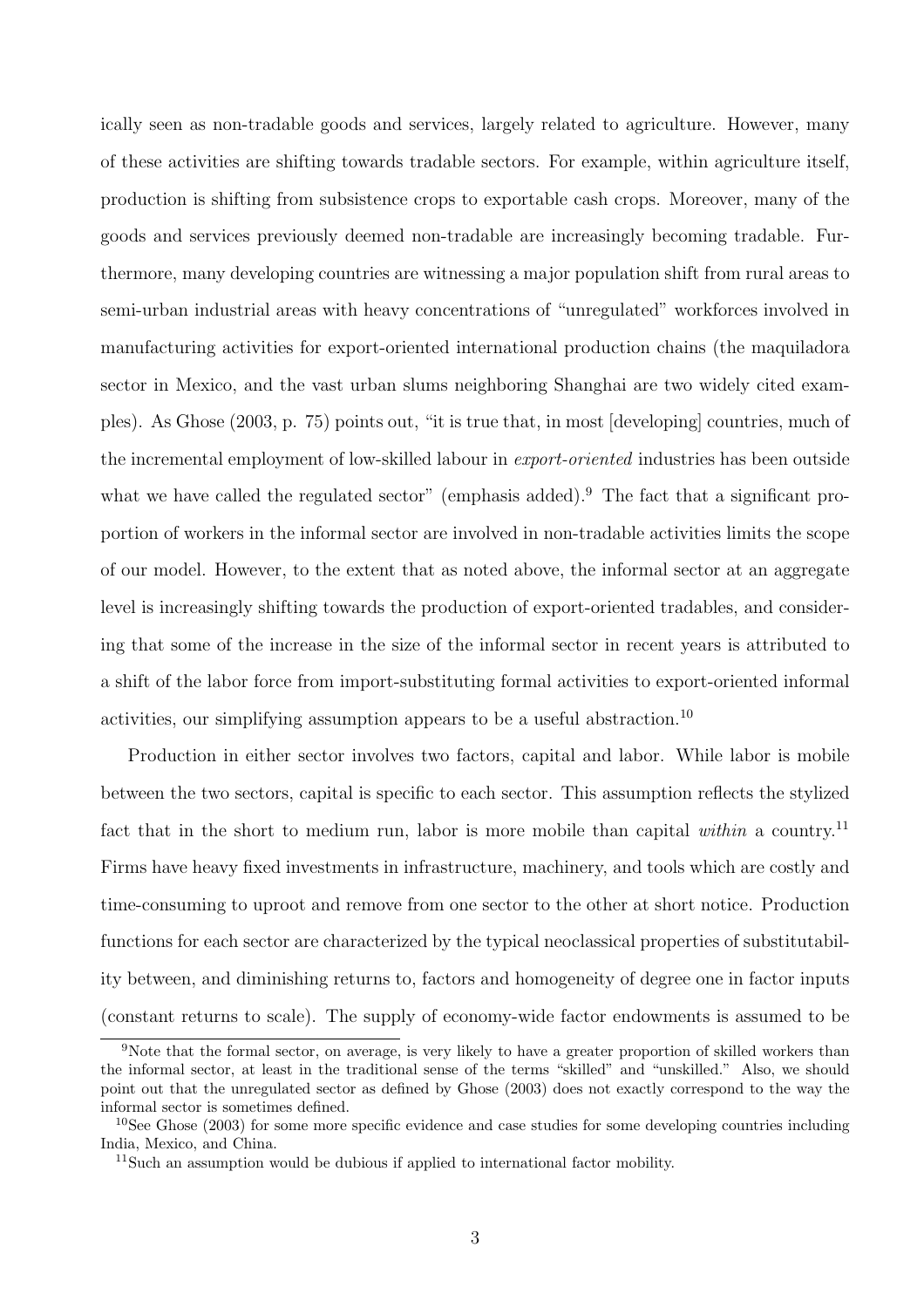perfectly inelastic in the relevant time frame for all factors.

Workers in the formal sector sign contracts which fix their nominal wage in the short-run. Workers in the informal sector, on the other hand, have flexible wages, which, due to labor mobility and "demonstration effects" are influenced by wages in the formal sector. In other words, wages in the formal sector have what has sometimes been called an "Efeito Farol" or "lighthouse effect" (Maloney and Nuñez, 2003) on wages in the informal economy.<sup>12</sup> The latter characteristic, along with the assumption of perfect labor mobility, ensures (nominal) wage equalization between the two sectors.<sup>13</sup> Assuming that perfect competition characterizes markets for the informal sector product leads to the implication that a change in the commodity price translates into an equivalent weighted average change in factor prices in that sector. Formal sector firms, on the other hand, sell more sophisticated differentiated products in domestic and international markets, and have some market power in the sense that the price of their output adjusts endogenously in response to changes in factor returns.

These assumptions combined with that of full employment of all resources imply that our stylized economy can be described by a system of six equations:

$$
a_{FL}W_F + a_{FK}R_F = p_F \tag{1}
$$

$$
a_{IL}W_I + a_{IT}R_I = p_I \tag{2}
$$

$$
a_{FL}X_F + a_{IL}X_I = \bar{L}
$$
\n<sup>(3)</sup>

$$
a_{FK}X_F = \bar{K}
$$
\n<sup>(4)</sup>

$$
a_{IT}X_I = \bar{T} \tag{5}
$$

$$
W_F = \bar{W} = W_I \tag{6}
$$

where  $a_{ij}$   $(i = F, I, \text{ and } j = L, K, T)$  is the unit factor requirement for factor j in sector i,  $W_i$  is the nominal wage in sector i,  $\overline{W}$  is the nominal wage negotiated in the formal sector,  $R_i$  are the respective returns on capital in the two sectors,  $p_i$  are the prices of formal and

 $12$ This assumption, which to some extent goes against the grain of dualist perspectives on the informal sector is quite plausible. See Fajnzylber  $(2001)$  and Lemos  $(2004)$ , for example. Maloney and Nuñez  $(2003)$  actually found the effect of minimum wage legislation to be much stronger for the informal sector than the formal sector for some Latin American countries.

<sup>&</sup>lt;sup>13</sup>Nominal wages need not equalize between the two sectors for our results to hold. One could easily incorporate a constant and positive formal sector premium (arising from entry barriers such as differentials in average skill levels) without qualitatively affecting most of our analysis.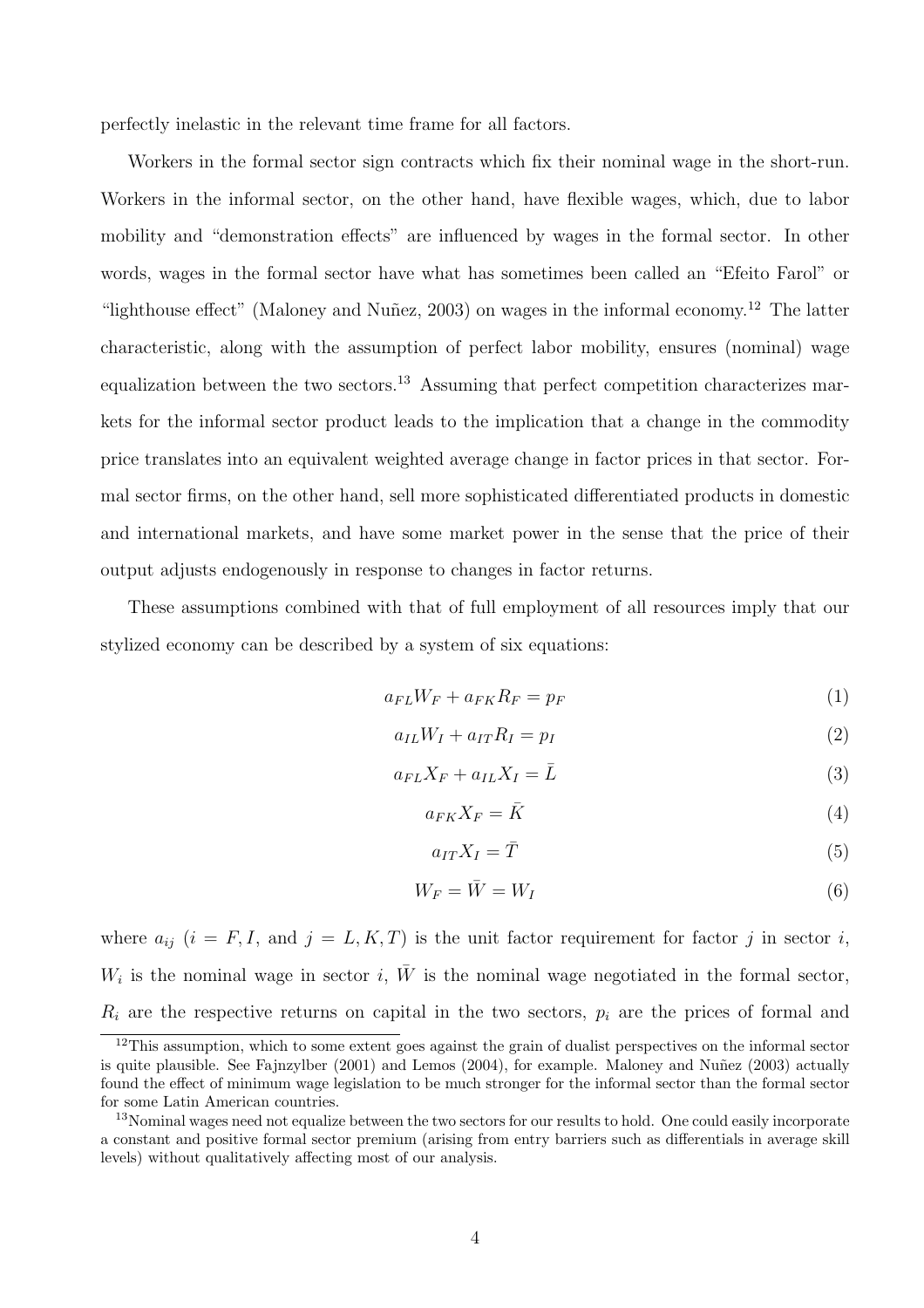informal output,  $\overline{L}$ ,  $\overline{K}$ , and  $\overline{T}$  are the supplies of labor, formal sector capital, and informal sector capital, respectively, and  $X_i$ , are the respective quantitative outputs. Note that, due to factor substitutability, the unit factor requirements are functions of factor prices. More precisely,  $a_{ij} = a_{ij}(\bar{W}, R_i)$ . However, we express these in their abbreviated form to avoid clutter. Substituting equations  $(4)$  -  $(6)$  into equation  $(3)$ , yields:

$$
\frac{a_{FL}}{a_{FK}}\bar{K} + \frac{a_{IL}}{a_{IT}}\bar{T} = \bar{L}
$$
\n(7)

Next, totally differentiating equations (1), (2), and (7), expressing the variables in growth forms using Jones' algebra, and assuming for simplicity that the elasticities of factor substitution are symmetrical within the two sectors (that is,  $\sigma_{FL} = \sigma_{FK}$  and  $\sigma_{IL} = \sigma_{IT}$ ), yields the following system of equations after considerable manipulation:

$$
[\theta_{FK} + \sigma_{FK} - 2\theta_{FK}\sigma_{FK}]\hat{R_F} - \hat{p_F} = -[1 - \theta_{FK} - \sigma_{FK} + 2\theta_{FK}\sigma_{FK}]\hat{W}
$$
(8)

$$
[\theta_{IT} + \sigma_{IT} - 2\theta_{IT}\sigma_{IT}]\hat{R}_I = -[1 - \theta_{IT} - \sigma_{IT} + 2\theta_{IT}\sigma_{IT}]\hat{W} + \hat{p}_I
$$
\n(9)

$$
[2\lambda_F \sigma_{FK}] \hat{R_F} + [2\lambda_I \sigma_{IT}] \hat{R_I} = 2[\lambda_F \sigma_{FK} + \lambda_I \sigma_{IT}] \hat{\bar{W}} + \hat{\bar{L}} - \lambda_F \hat{\bar{K}} - \lambda_I \hat{\bar{T}} \tag{10}
$$

where  $\theta_{ij} > 0$  is the output share of factor  $j$   $(j \neq L)$  in sector i,  $\sigma_{ij} \geq 0$  is the elasticity of factor substitution between labor and factor j in sector  $i, \lambda_i$ ,  $\lambda_i$  denotes the proportion of total labor employed in sector i, and the circumflexes denote rates of growth or percentage changes.

The logical working of the model now becomes clear. Given the exogenously determined price of informal sector output, equation (9) determines changes in returns on capital in that sector. The full employment and formal sector commodity market conditions in turn determine changes in returns on capital and price of output in the formal sector via equations (8) and (10). To put things slightly differently, nominal wage growth in the formal sector is determined by institutional factors such as the bargaining power of unions and minimum wage legislation. Changes in returns on capital, on the other hand, are jointly influenced by technological conditions, the institutionally determined rate of nominal wage growth, and changes in factor endowments. The price of formal sector output is set in a domestically competitive

 $\frac{14}{\text{Or}}$ .

$$
\sigma_{ij} = \frac{\partial a_{ij}}{\partial (\bar{W}/R_F)} \frac{(\bar{W}/R_F)}{a_{ij}}
$$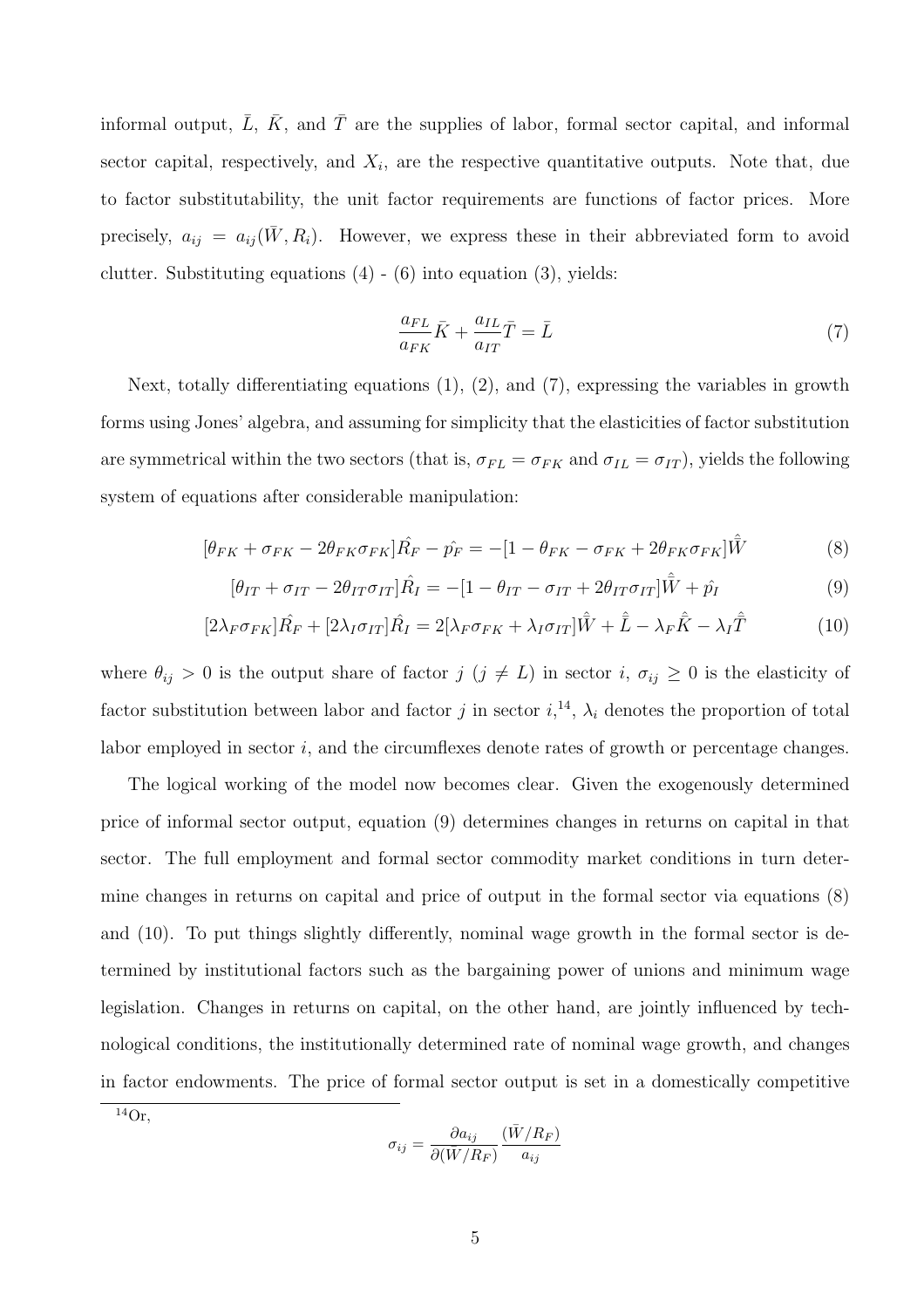product market. The informal sector is a relatively passive part of global production networks. The returns on capital in this sector are influenced by international prices and the domestic institutional considerations that determine nominal wage growth in the formal sector.

The formal solutions to the system defined by equations  $(8)$  -  $(10)$  can be written as:

$$
\hat{R_F} = -\frac{1}{\Delta} \left[ 2\lambda_I \sigma_{IT} \hat{p_I} - \Omega_T (\hat{\bar{L}} - \lambda_F \hat{\bar{K}} - \lambda_I \hat{\bar{T}}) - 2(\lambda_I \sigma_{IT} + \lambda_F \sigma_{FK} \Omega_T) \hat{\bar{W}} \right]
$$
(11)

$$
\hat{R}_I = \frac{1}{\Delta} \left[ 2\lambda_F \sigma_{FK} (\hat{p}_I - (1 - \Omega_T)) \hat{W}) \right]
$$
\n(12)

$$
\hat{p_F} = \frac{1}{\Delta} \left[ \Omega_K \Omega_T (\hat{\bar{L}} - \lambda_F \hat{\bar{K}} - \lambda_I \hat{\bar{T}}) - 2\lambda_I \sigma_{IT} \Omega_K \hat{p_I} + 2(\lambda_F \sigma_{FK} \Omega_T + \lambda_I \sigma_{IT} \Omega_K) \hat{\bar{W}} \right]
$$
(13)

where  $\Delta = 2\lambda_F \sigma_{FK} \Omega_T > 0$ ,  $\Omega_K = \theta_{FK} + \sigma_{FK} - 2\theta_{FK} \sigma_{FK}$ , and  $\Omega_T = \theta_{IT} + \sigma_{IT} - 2\theta_{IT} \sigma_{IT}$ . Thus, while changes in returns on capital in the formal sector depend on changes in the institutionallydetermined wage, the (international) price of informal sector output, and factor endowments, changes in returns on capital in the informal sector only depend on the former two, and are independent of changes in factor endowments.<sup>15</sup> Moreover, it can be demonstrated, using equations  $(3)$ ,  $(4)$ ,  $(5)$ ,  $(11)$ , and  $(12)$  that:

$$
\hat{X}_F - \hat{X}_I = \hat{\bar{K}} - \hat{\bar{T}} + \frac{\sigma_{IT}}{\Omega_T} \left( 1 + \frac{\lambda_I}{\lambda_F} \right) (\hat{\bar{W}} - \hat{p}_I) + \frac{1}{2\lambda_F} (\hat{L} - \lambda_F \hat{\bar{K}} - \lambda_I \hat{\bar{T}}))
$$
(14)

Finally, turning our attention to the distribution of income shares rather than the respective returns, the profit and wage shares of total nominal national income can be defined as,  $Y_R =$  $p_1X_1+p_2X_2-\overline{W}L$  and  $Y_W = \overline{W}L$ , respectively. Using these definitions yields, after considerable manipulation, the following expression for change in relative income shares:

$$
\hat{Y}_R - \hat{Y}_W = \rho_F \left\{ \hat{\bar{K}} + \hat{\bar{W}} + \left( 1 + \frac{\Omega_K}{\sigma_{FK}} \right) \left[ \frac{1}{2\lambda_F} (\hat{\bar{L}} - \lambda_F \hat{\bar{K}} - \lambda_I \hat{\bar{T}}) + \frac{\lambda_I \sigma_{IT}}{\lambda_F \Omega_T} (\hat{\bar{W}} - \hat{p}_I) \right] \right\} \n+ \rho_I \left\{ \hat{\bar{T}} - \frac{\sigma_{IT}}{\Omega_T} (\hat{\bar{W}} - \hat{p}_I) + \hat{p}_I \right\} - (\rho_F + \rho_I) (\hat{\bar{W}} + \hat{\bar{L}})
$$
\n(15)

where  $\rho_i$  is the ratio of the nominal output in sector i to total nominal profits.

<sup>&</sup>lt;sup>15</sup>Thus, profits in the informal sector are not influenced by labor or capital movements.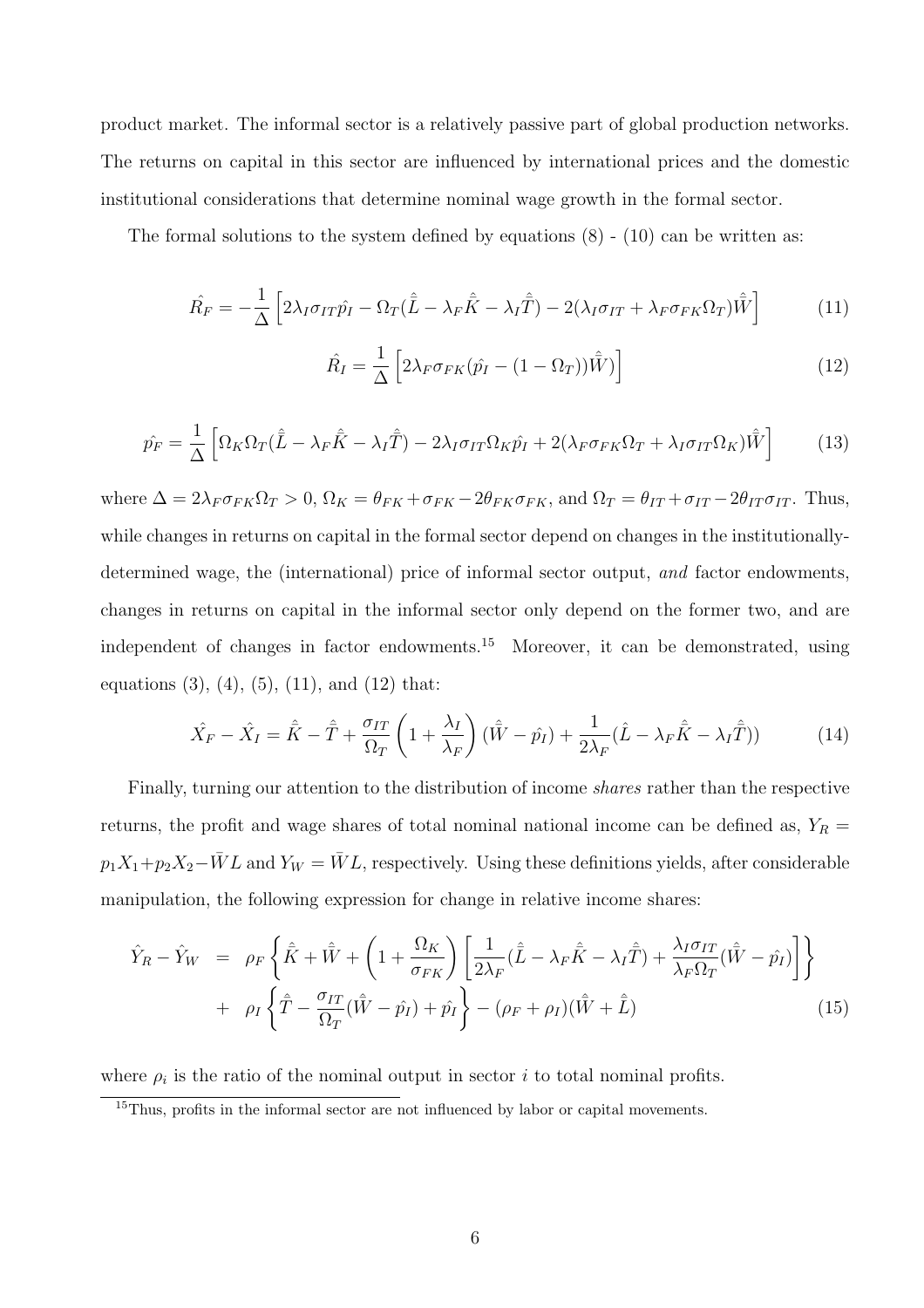# 3 Effects of Changes in the Nominal Wage, Factor Endowments and World Prices

As mentioned earlier, enhancing external competitiveness and attracting FDI through curtailing wage and price inflation, maintaining competitive real exchange rates, reducing public spending, and relaxing labor laws has been part of the menu of priorities for many developing country policy makers in recent decades. This section carries out comparative dynamic exercises to explore some of these issues.

Suppose the policy makers in our country decide to make the economy more attractive to foreign investors by taking various measures to lower the nominal wage. Such measures could include weakening labor unions and lowering the legislated minimum wage, among other possibilities.<sup>16</sup> The lower wage seeps through to the informal sector, where workers are now forced to live with lower wages.

The formal expressions for these and other results are reported in the appendix. A decline in the nominal wage results in a decline in the returns on formal sector capital (more on this rather counter-intuitive result below), and in the price of the formal sector output. Moreover, the former decline is real in terms of both goods. The (real and nominal) returns on capital in the informal sector, however, rise. The effect on wages is interesting. A decline in the nominal wage reduces the real wage in terms of the informal sector good but increases it in terms of the formal sector good! Thus, the effect of wage suppression on workers is ambiguous, and depends on their consumption patterns. If, for instance, the formal sector produces relatively sophisticated consumer electronics while the informal sector produces "low-tech" manufactures such as textiles and garments, workers may experience a decline in actual purchasing power even while they can now afford more of the former. Thus, formal sector owners of capital lose the most from wage suppression. To the extent that wage suppression is designed to increase formal sector competitiveness, it achieves its objective, even though there may now be less incentive to invest in the formal sector (and more in the informal sector). Informal sector owners of capital and foreign consumers are the only unambiguous beneficiaries from a policy of wage

<sup>16</sup>See, for example, UNCTAD (2003).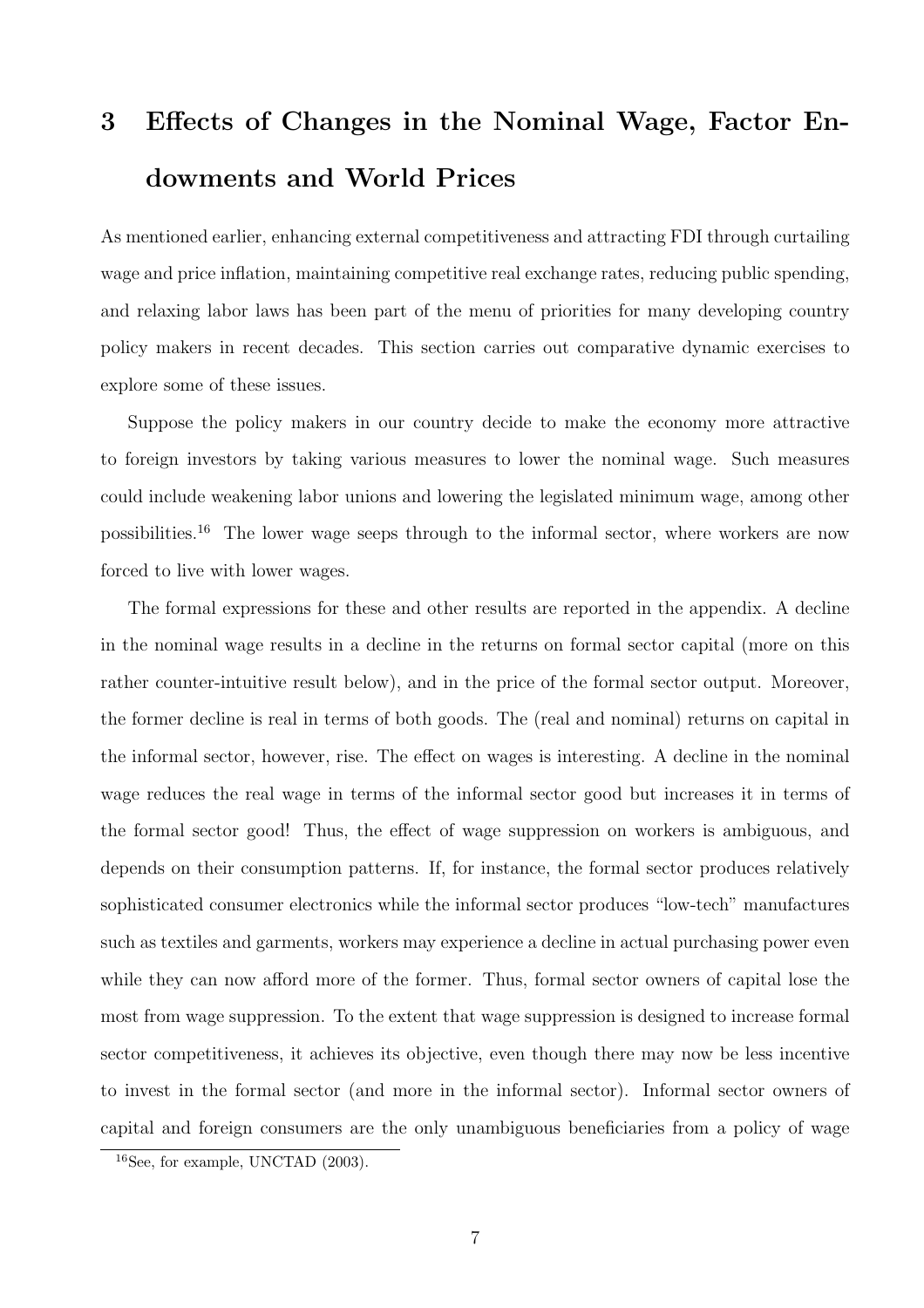suppression. Ironically enough, formal sector capitalists end up being the only unambiguous losers, although domestic labor is also likely to experience a decline in real income.

A look at the factor incomes indicates a variant of the magnification effect that holds in the  $2 \times 2 \times 2$  (i.e., two factors, two commodities, two countries) case. Changes in the economywide nominal wage are trapped between commodity price changes, which in turn are bound by changes in the returns on capital in the two sectors. In other words:

$$
\hat{R_I} > \hat{p_I} > \hat{\bar{W}} > \hat{p_F} > \hat{R_F}
$$

A decline in the formal sector wage leads to a temporary gap between wages in favor of the informal sector. As workers migrate to that sector, capital is left with less labor in the shrinking formal sector. At the new equilibrium, the capital-labor ratio, and thus the marginal product of capital is lower in the formal sector. This, combined with the fall in the price of the formal sector product constitutes a double whammy for formal sector capital. The informal sector, on the other hand, expands following a fall in the formal sector wage. The higher labor-capital ratio in this sector translates into higher real returns to owners of capital. Thus, on the one hand, a change in the fixed nominal wage in the formal sector creates a conflict of interests between owners of capital in the two sectors, with the effect on workers being ambiguous, albeit likely negative. On the other hand, however, it can be shown that the effect on the distributional shares of profits and wages in total national income is ambiguous, and is more likely to favor capital, the higher the initial share of informal sector output  $(\rho_I)$  in total national output.<sup>17</sup> Intuitively, this is because, as explained earlier, while a decline in nominal wage growth lowers output and prices in the formal sector (hence lowering total returns on capital), it also raises output and returns on capital in the informal sector. Thus, an economy with a high initial share of informal sector output in national GDP is likely to see the profit share of national income rise at the expense of the wage share. In terms of distributional shares, and to the extent that owners of capital in the two sectors overlap, the main conflict is between owners of capital and labor, rather than amongst the former.<sup>18</sup>

<sup>&</sup>lt;sup>17</sup>The effect also depends on the relative distribution of labor between the two sectors, the output share of each factor in the informal sector, and the elasticity of factor substitution in the informal sector.

<sup>&</sup>lt;sup>18</sup>This may also be seen as a short vs. medium-term issue. If returns on factors is the overwhelmingly dominant concern for the respective factors in the ultra short-run, the starkest conflict of interests is between the two sets of owners of capital. If, on the other hand, factor share-related concerns dominate over the medium-term, the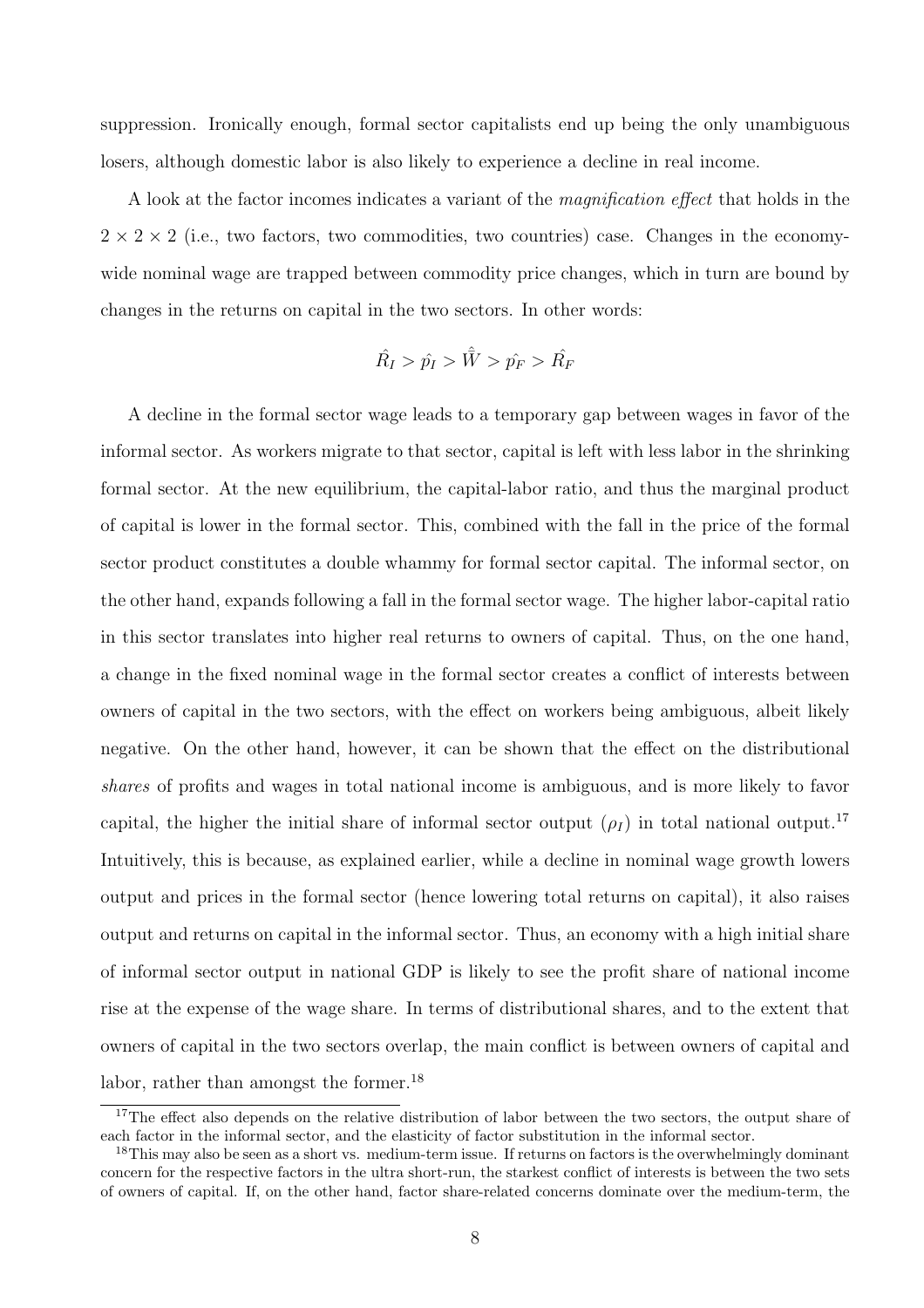What happens to the proportion of total output that is produced in the formal sector? A decline in the institutional wage in the formal sector leads to greater informalization of the economy, both in terms of the proportion of the national workforce employed in the informal sector and the proportion of national output produced in that sector. This prediction of our model, which is in sharp contrast with typical two-sector models that predict that a wage decline in the formal sector would lead to an *increase* in formal sector employment, may be a better reflection of reality in developing countries. A decline in the mandated formal sector wage leaves workers with few options in the absence of a working unemployment insurance system, and is likely to push many workers into the informal sector.

Figure 1 presents a modified version of the figure typically used to illustrate the textbook specific factors model. The horizontal axis represents the total labor endowment while the vertical axis measures the value marginal physical product of labor  $(VMP_L^F$  and  $VMP_L^I$  for the formal and informal sectors, respectively). The downward sloping convex curves reflect diminishing returns to labor at given commodity prices. The output of the formal sector increases as we move from left to right while that of the informal sector increases in the other direction. A decline in the formal sector nominal wage from  $\bar{W}_0$  to  $\bar{W}_1$  leads to greater informalization of the economy, along with the other consequences that have already been discussed.

Now suppose trade and investment liberalization, and related market-oriented reforms lead to increased investment in the informal sector. In other words, capital accumulation accelerates in this sector as domestic and international investment flows in. It can be shown that:

$$
\hat{R}_I (= \hat{p_I} = \hat{\bar{W}} = 0) > \hat{p_F} > \hat{R_F}
$$

Greater investment inflows into the informal sector result in a decline in the real returns on capital in the formal sector. At the same time, the formal sector becomes more pricecompetitive. Informal sector profits are not affected, unlike in the traditional version of the specific factors model. Owners of informal sector capital and, as long as their consumption of the formal sector product is non-zero, labor in general experience a rise in their real income. The initial impact of investment inflows is to raise the relative wage in the informal sector, which conflict is between owners of the two factors of production.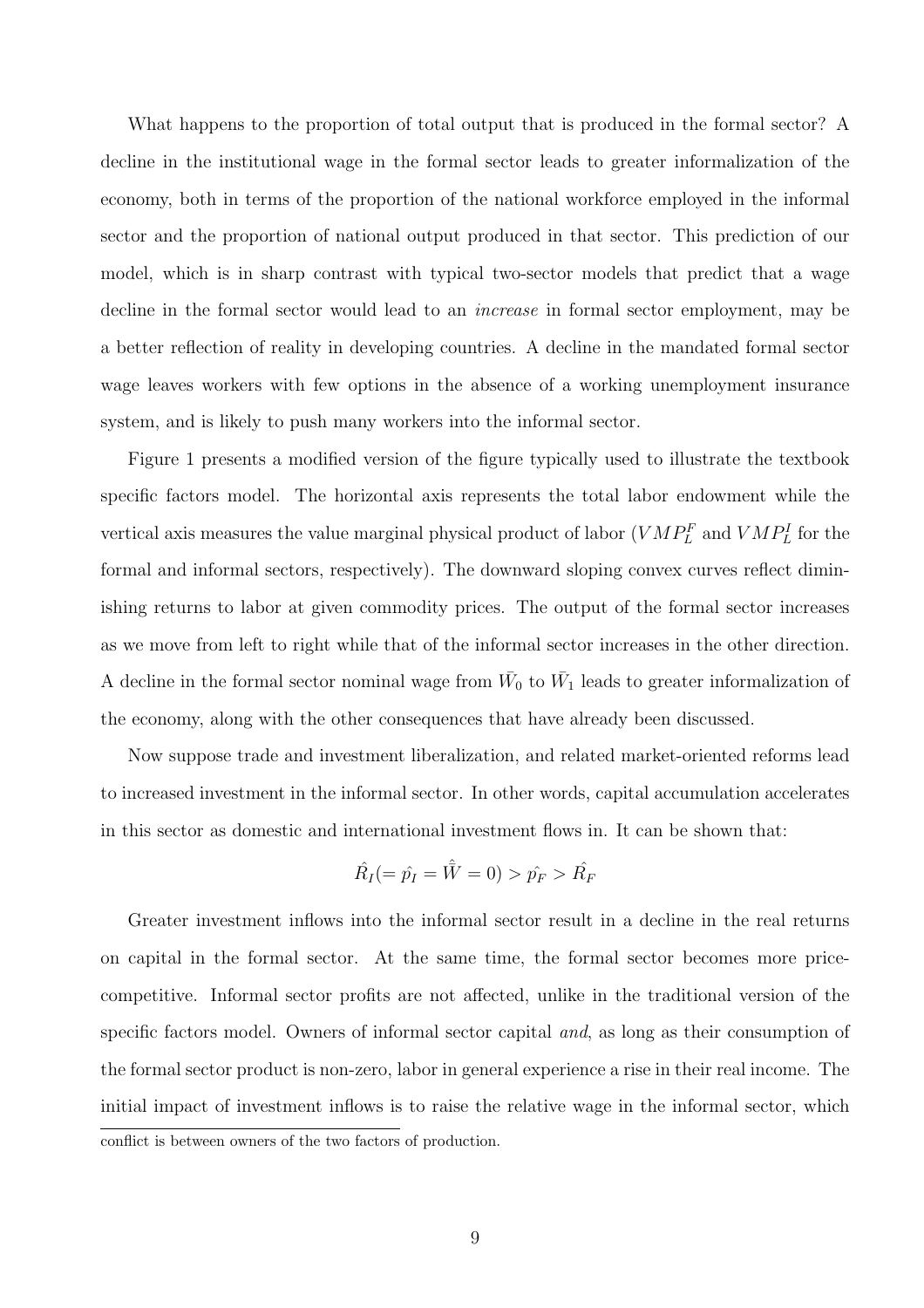attracts labor into the sector until the wage falls to its initial level in the new equilibrium.<sup>19</sup> Thus, in this scenario, there is no tension between the owners of informal sector capital and labor. However, owners of capital are likely to gain as a whole in terms of distributional shares if the informal sector has a high initial share of national output.<sup>20</sup> Further informalization of the economy occurs.

Next, suppose that the government reduces its investment in the economy. This may be due to austerity-related budget cutting and/or the need to run primary budget surpluses. Proceeding from the plausible assumption that an overwhelming proportion of public investment is in the registered formal sector, it can be shown that:

$$
\hat{R_F} > \hat{p_F} > \hat{R_I} (= \hat{p_I} = \hat{\bar{W}} = 0)
$$

A deceleration in public investment in the formal sector results in a fall in the real income of all the participants in the economy except for the owners of capital in the formal sector. Moreover, the formal sector becomes less competitive. In terms of factor shares, the result does not depend, unlike the other cases, on the initial share of the informal sector in total national output.<sup>21</sup> Instead, the direction of the result entirely turns on the elasticity of factor substitution in the formal sector. Assuming a relatively low elasticity, as seems plausible for a typical developing country, implies that a deceleration of investment leads to an increase in the profit share of national income. Again, the result in terms of sectoral allocation of resources is a higher level of informalization of the economy.

Consider next the consequences of a favorable external terms of trade shock that affects the informal sector product, leading to greater informalization of the economy. The price of the formal sector good adjusts downwards.<sup>22</sup> Workers in general may gain or lose depending on the relative magnitudes of the price movements and on their patterns of consumption. Owners of capital in the informal sector gain unambiguously in terms of both nominal and real returns,

<sup>&</sup>lt;sup>19</sup>Or in other words, an increase in capital invites an offsetting increase in labor in the informal sector so that the relevant marginal products are unchanged in the new equilibrium.

<sup>20</sup>Other factors that influence changes in relative distributional shares include the initial output share of factors in the formal sector, the relative proportions of labor employed in the two sectors, and the elasticity of factor substitution in the formal sector.

<sup>&</sup>lt;sup>21</sup>This is because the returns on capital in the informal sector are independent of changes in investment in the formal sector.

<sup>&</sup>lt;sup>22</sup>Thus, the *overall* external terms of trade may become less or more favorable as a result of the shock.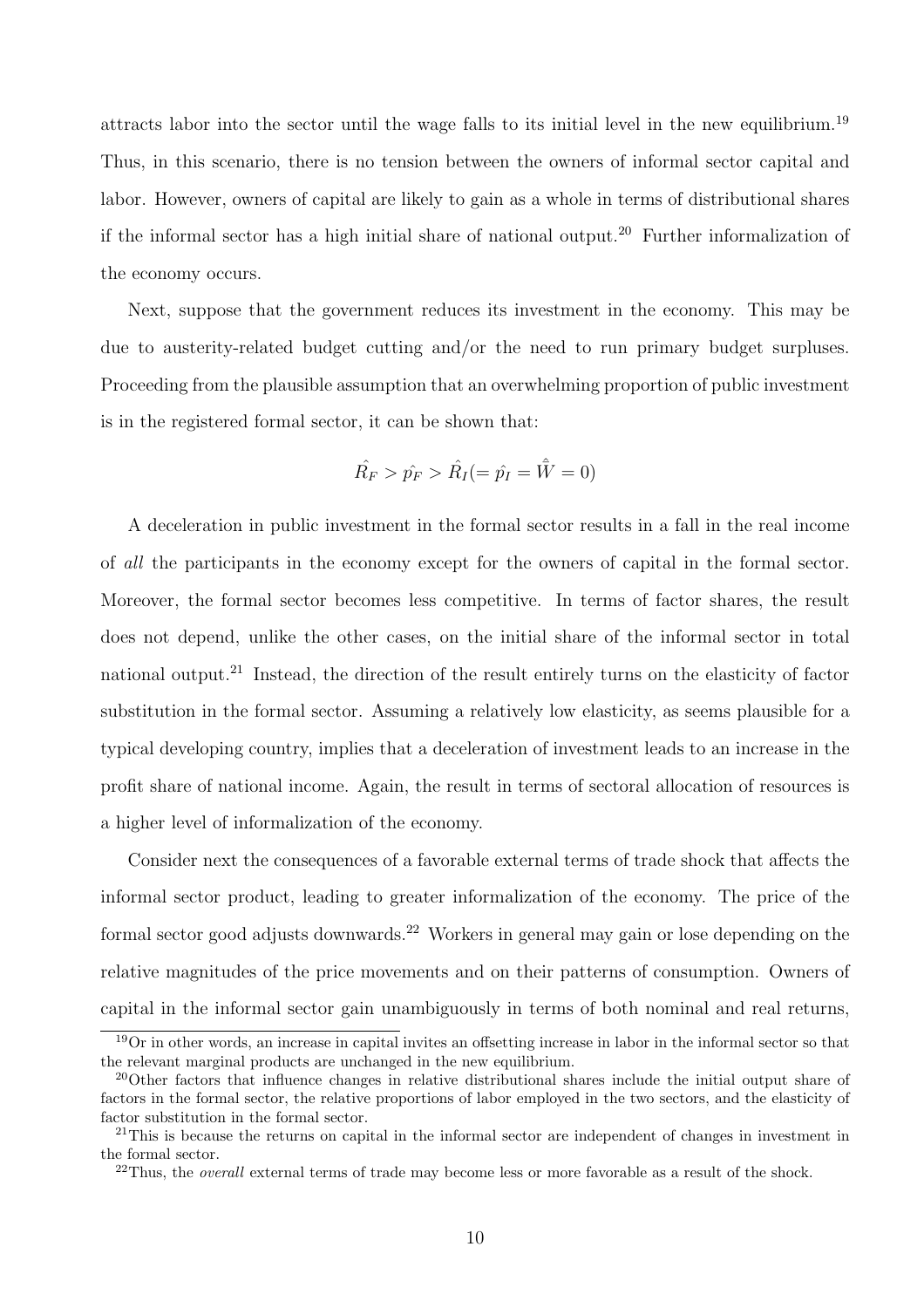while owners of capital in the formal sector lose unambiguously, again in both real and nominal terms. However, the profit share of national income is likely to increase if the initial share of the informal sector in national output is high.<sup>23</sup> It can be demonstrated that:

$$
\hat{R_I} > \hat{p_I} > \hat{\bar{W}} > \hat{p_F} > \hat{R_F}
$$

Finally, suppose that there is net outward migration of the mobile factor, i.e., labor. Alternatively, the rate of growth of the labor force declines. It can be demonstrated that:

$$
\hat{R}_I (= \hat{p_I} = \hat{\bar{W}} = 0) > \hat{p_F} > \hat{R_F}
$$

Emigration of the labor force benefits everyone left behind in terms of real returns, with the exception of the owners of capital in the formal sector. The formal sector becomes more price-competitive. Again, the effect on distributional shares is likely to benefit capital if the initial share of the informal sector in national output is high.<sup>24</sup>

A few words are in order about the role of the elasticity of factor substitution in the informal sector. Take an extreme case first. Consider a scenario where the factor market in the informal sector has in-built rigidities that are extreme enough so that the elasticity of substitution between factors is zero. In this case, a decline in the institutional wage does not hurt owners of either factor in the formal sector in terms of the formal sector good. However, both factors still lose in terms of the informal sector good, while owners of capital in the informal sector gain in terms of both goods.<sup>25</sup> The formal sector becomes more competitive in terms of price.

A more realistic scenario would involve some factor substitution, although considering that we are analyzing a developing economy, not much. Suppose  $0 < \sigma_{IT} < 1$ . It can be demonstrated that the higher the elasticity of factor substitution in the informal sector, the greater the loss in real income that the owners of capital in the formal sector suffer, and the smaller the gain in real income that their counterparts in the informal sector experience following measures

<sup>&</sup>lt;sup>23</sup>The other factors that influence changes in relative factor shares of national income in this case include the initial output share of factors in the two sectors, the relative proportions of labor employed in the two sectors, and the elasticity of factor substitution in the two sectors.

<sup>24</sup>Other factors that influence changes in relative distributional shares include the initial output share of factors in the formal sector, the proportion of labor employed in the formal sector, and the elasticity of factor substitution in the formal sector.

<sup>&</sup>lt;sup>25</sup>It can also be shown that the greater the initial share of the latter in informal sector income, the smaller their gain.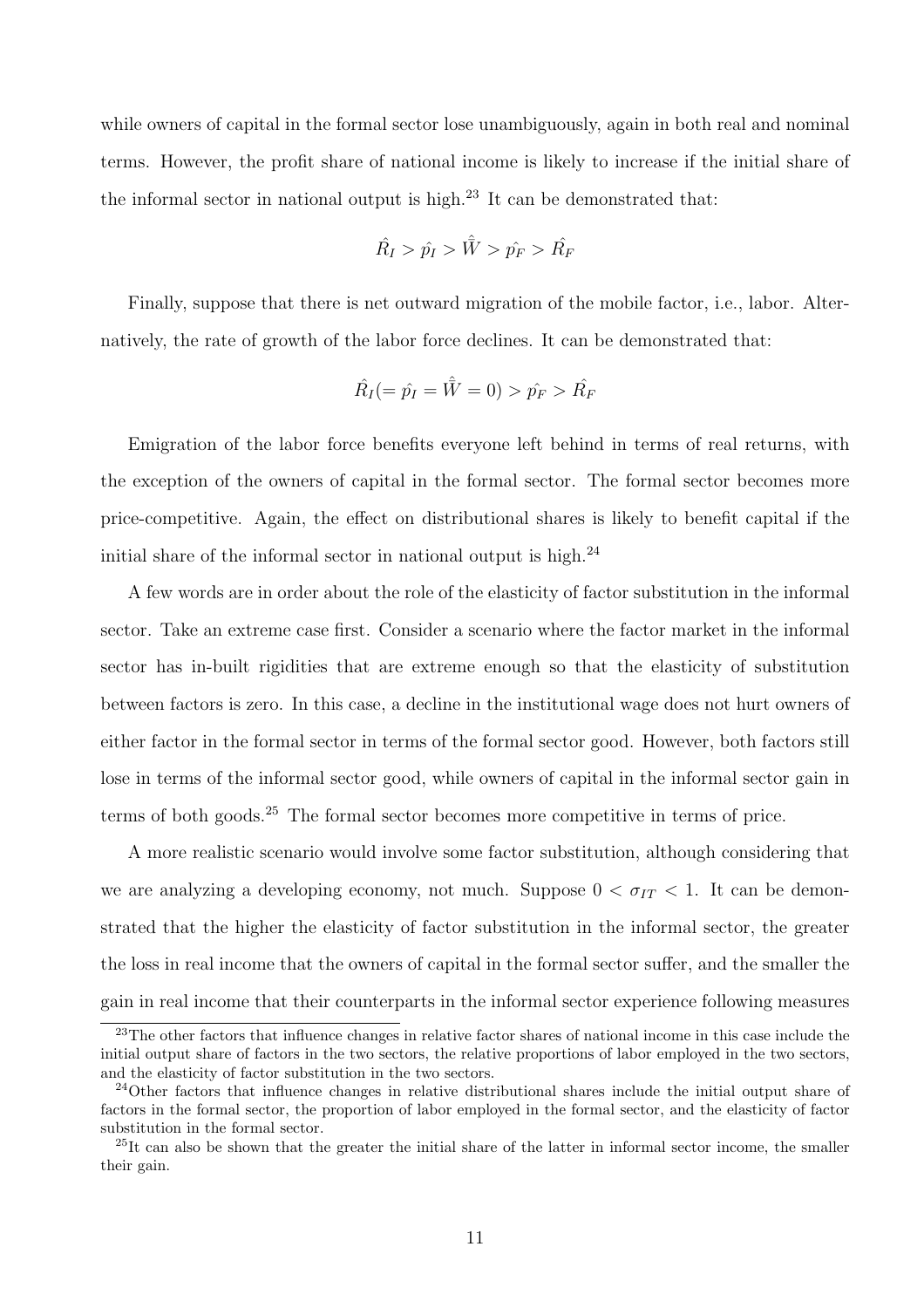to suppress the nominal wage in the formal sector.<sup>26</sup> Moreover, the greater the elasticity of factor substitution, the greater the drop in the price of the formal sector good, and hence the greater the increase in worker purchasing power in terms of formal sector output. This suggests that while owners of capital in either sector would benefit from low elasticities of factor substitution, workers would benefit from more flexible substitution! This counterintuitive result becomes comprehendible once we recall that capital in either sector is immobile, and that factor substitution in our context therefore, essentially implies the freedom for labor to move between sectors. If the institutional wage falls, workers would prefer to avail of the greater demand for their labor while working in the (temporarily) more remunerative sector.

#### 4 Concluding Remarks

Considering that domestic factor mobility is much more impaired in developing countries than in industrialized countries, the specific factors framework provides a potentially better approximation to the short-run than the canonical Heckscher-Ohlin framework with perfectly mobile factors. This paper has analyzed a modified version of the specific factors model with three factors (two specific and one mobile) and two tradable goods, one produced each in the formal and informal sectors. The specific factors model in its usual form assumes flexible, market-clearing wages. However, this may not be a good assumption for formal sector markets in developing countries where wage stickiness due to institutional and other factors present in the organized sector is a widespread phenomenon, especially in the short- to medium-run. Indeed, there have been some recent signs of wage suppression in developing countries, either through direct policy interventions or through more indirect mechanisms leading to a weakening of labor's bargaining position. Moreover, there is evidence that wages in the formal sector do influence wages in the informal sector. Finally, the canonical specific factors model assumes exogenously determined commodity prices, which may be a better assumption for an informal sector that is integrated into global production networks than for a formal sector that is less integrated, and produces relatively more sophisticated goods with a higher value-added content.

<sup>&</sup>lt;sup>26</sup>Notice that the term  $\sigma_{ij}/\Omega_j$  that frequently appears in the appendix is increasing in the elasticity of factor substitution in sector i.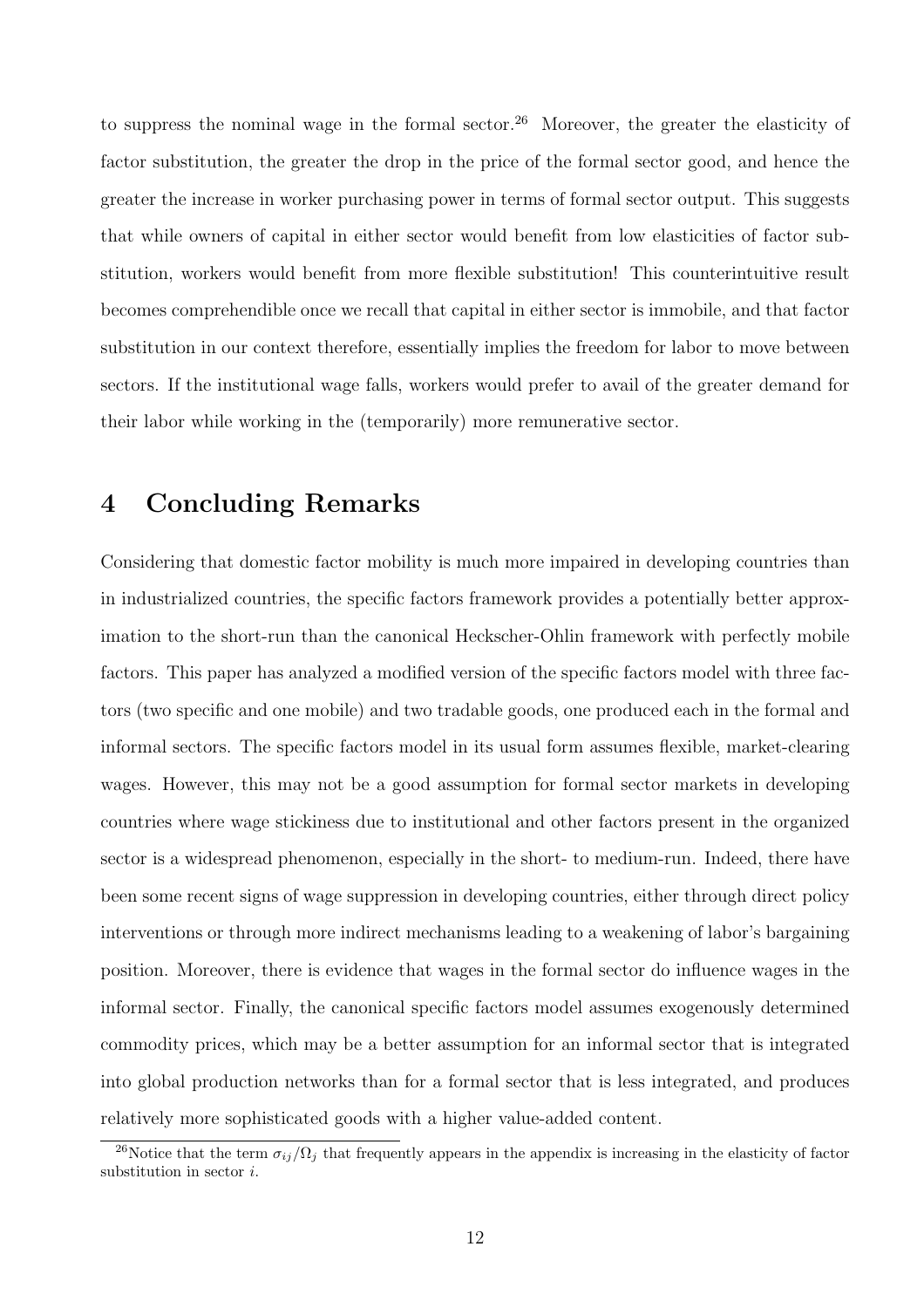Our modified model attempts to take into account these features to construct one possible explanation for the growth of the informal sector and the share of profits in total national income, which have coexisted in recent decades with increasing integration with global trade and production networks in many developing countries. The price of the informal sector good is assumed to be exogenously given, while that of the formal sector good is endogenously determined by commodity and factor market conditions. The nominal wage of formal sector workers is determined by short-run contracts that are agreed upon in the context of existing institutions such as labor unions. This then sets the wage in the informal sector through what has sometimes been called a lighthouse effect.

Several interesting results emerge from our comparative dynamics exercises. For example, nominal wage suppression makes the formal sector more competitive internationally but promotes informalization of the workforce. Thus, contrary to the predictions of most conventional models, lower wages in the formal sector reduce employment in that sector. Moreover, to the extent that investment follows the profit rate, increased competitiveness will coexist with less investment in this sector. Informalization of the workforce can also occur as a result of a decline in public spending, a rise in investment in the informal sector, emigration of the workforce, and a negative shock to the terms of trade between the formal and informal sectors.

Turning to the real returns on the respective mobile and specific factors, wage suppression creates a conflict of interests between owners of capital in the two sectors. Workers are likely to lose in real terms, although they could gain if their consumption is skewed towards the formal sector good. In other words, nominal wage growth is trapped between the two prices, which in turn are trapped between the returns on capital in the two sectors. Unlike the standard specific factors model, a conflict of interest also arises between the two sets of owners of capital if relative investment in the two sectors changes. The effects of a favorable (external) price shock in the informal sector are similar to those of wage suppression in the formal sector. A positive price shock tends to increase both nominal and real inequality between owners of informal sector capital and workers more sharply then in the standard specific factors model. The change in inequality in real terms following changes in the growth rates of factor supplies depends on consumption patterns, and is likely to be much less than is the case in the standard version.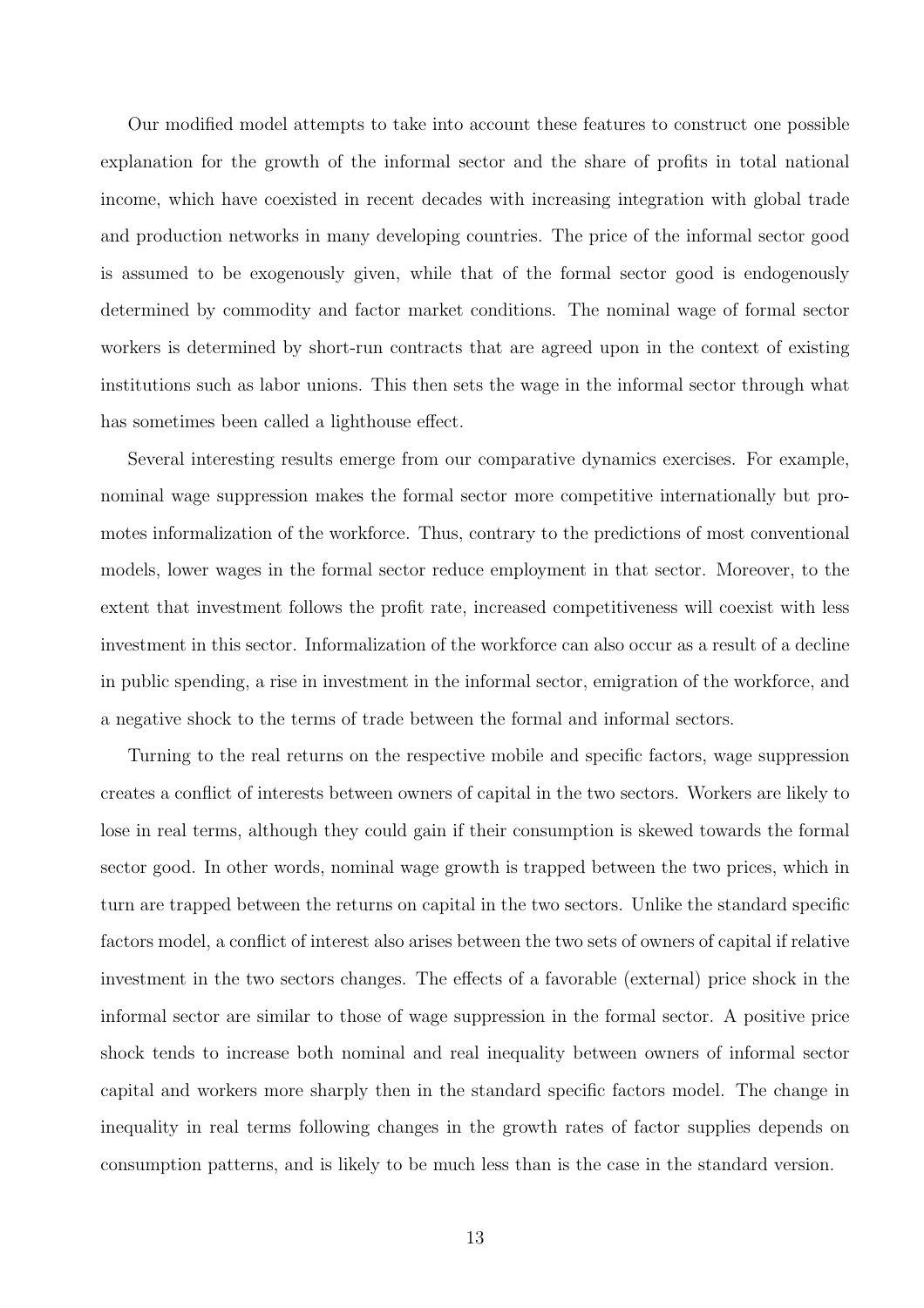Finally, focusing on distributional shares, our comparative dynamic exercises demonstrate that reduction in public investment, increased FDI inflows into the informal sector, wage suppression, positive terms of trade shocks in favor of the informal sector, and (even) emigration are likely to benefit the owners of capital in countries that have a large share of informal sector output in national GDP.

In short, changes in factor endowments create a conflict of interest in terms of real returns between owners of capital in the two sectors, as does a change in the exogenously given price of the informal sector good or the institutionally set nominal wage in the formal sector. To the extent that the two sets of owners of capital overlap, various developments or shocks that lead to shifting of resources from the formal to informal sector simply involve a transfer of profits from one source to another, making the formal sector more competitive internationally while reducing worker bargaining power via greater informalization of the workforce. To the extent that such a shift in profits coincides with increased informalization, and relatively stable nominal wage growth, owners of capital are likely to see their share of national income increase in countries with large informal sectors. Interestingly enough, this distributional shift in favor of capital occurs even in the absence of a wage differential between the two sectors.

### A Appendix

Effects of a change in the formal sector nominal wage

$$
\hat{R_F} = \left[1 + \frac{\lambda_I \sigma_{IT}}{\lambda_F \sigma_{FK} \Omega_T}\right] \hat{W}
$$
\n(16)

$$
\hat{R}_I = -\left[\frac{1}{\Omega_T} - 1\right] \hat{\bar{W}} \tag{17}
$$

$$
\hat{p_F} = \left[1 + \frac{\lambda_I \sigma_{IT} \Omega_K}{\lambda_F \sigma_{FK} \Omega_T}\right] \hat{W}
$$
\n(18)

$$
\hat{R_F} - \hat{p_F} = \left[\frac{\lambda_I \sigma_{IT} (1 - \Omega_K)}{\lambda_F \sigma_{FK} \Omega_T}\right] \hat{W}
$$
\n(19)

$$
\hat{X}_F - \hat{X}_I = \left[\frac{\sigma_{IT}}{\Omega_T} \left(1 + \frac{\lambda_I}{\lambda_F}\right)\right] \hat{W}
$$
\n(20)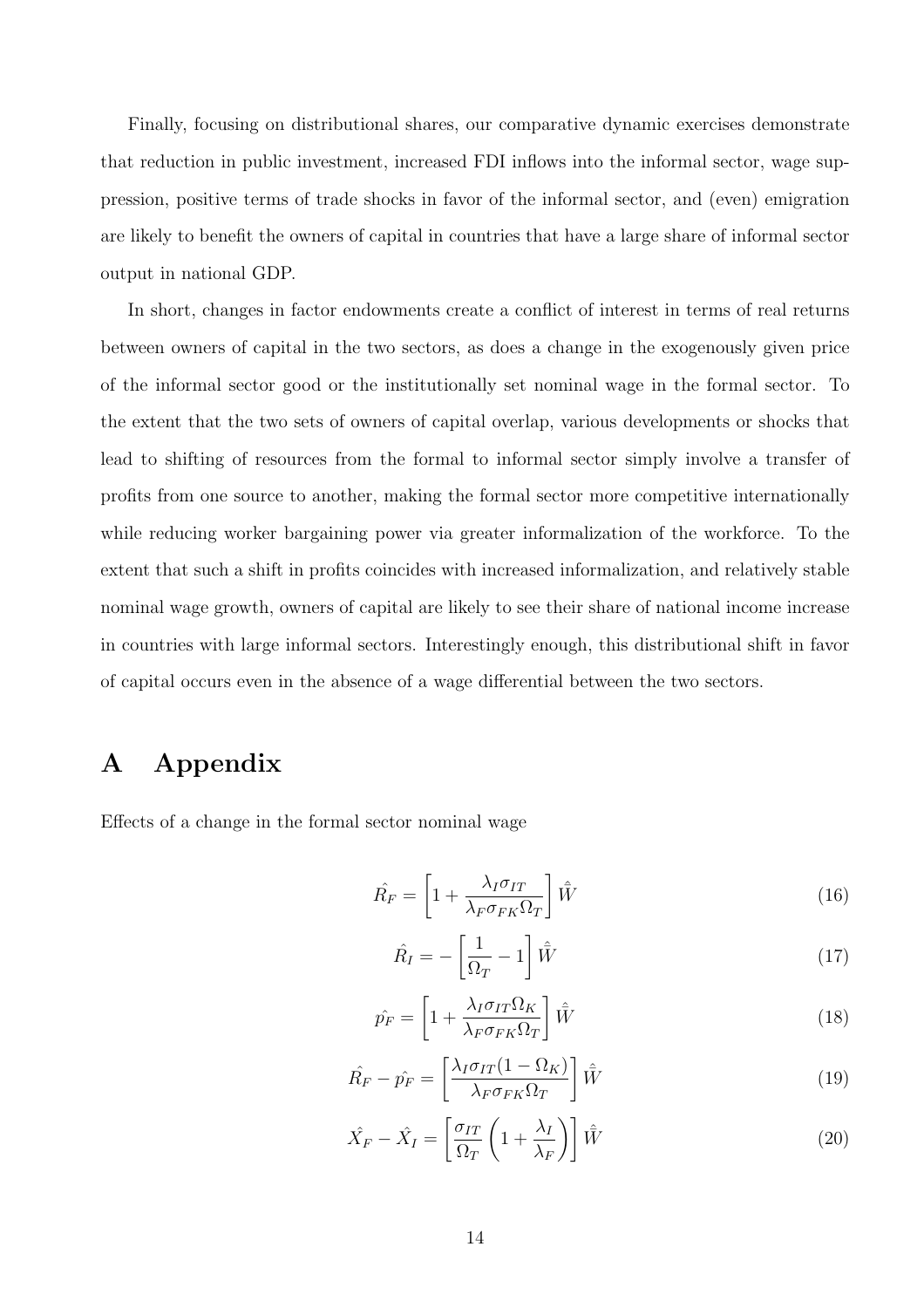$$
\hat{Y}_R - \hat{Y}_W = \left[ \rho_F \frac{\lambda_I \sigma_{IT}}{\lambda_F \Omega_T} - \rho_I \left( 1 + \frac{\sigma_{IT}}{\Omega_T} \right) \right] \hat{W}
$$
\n(21)

Effects of a change in investment in the informal sector

$$
\hat{R_F} = -\frac{\lambda_I}{2\lambda_F \sigma_{FK}} \hat{\bar{T}} \tag{22}
$$

$$
\hat{R}_I = 0 \tag{23}
$$

$$
\hat{p_F} = -\frac{\lambda_I \Omega_K}{2\lambda_F \sigma_{FK}} \hat{\bar{T}} \tag{24}
$$

$$
\hat{R_F} - \hat{p_F} = -\frac{\lambda_I}{2\lambda_F \sigma_{FK}} [1 - \Omega_K] \hat{\bar{T}} \tag{25}
$$

$$
\hat{X}_F - \hat{X}_I = -\left[1 + \frac{\lambda_I}{2\lambda_F}\right]\hat{T}
$$
\n(26)

$$
\hat{Y}_R - \hat{Y}_W = \left\{-\rho_F \left[2(1 - \theta_{FK}) + \frac{\theta_{FK}}{\sigma_{FK}}\right] \frac{\lambda_I}{2\lambda_F} + \rho_I\right\} \hat{T}
$$
\n(27)

Effects of a change in investment in the formal sector

$$
\hat{R_F} = -\frac{1}{2\sigma_{FK}}\hat{\tilde{K}}\tag{28}
$$

$$
\hat{R}_I = 0 \tag{29}
$$

$$
\hat{p_F} = -\frac{\Omega_K}{2\sigma_{FK}}\hat{\tilde{K}}\tag{30}
$$

$$
\hat{R_F} - \hat{p_F} = -\frac{1}{2\sigma_{FK}}[1 - \Omega_K]\hat{K}
$$
\n(31)

$$
\hat{X}_F - \hat{X}_I = \frac{\hat{\bar{K}}}{2}
$$
\n(32)

$$
\hat{Y}_R - \hat{Y}_W = \left[2 - \frac{1}{\sigma_{FK}}\right] \rho_F \theta_{FK} \frac{\hat{K}}{2}
$$
\n(33)

Effects of a change in the labor supply

$$
\hat{R_F} = \frac{1}{2\lambda_F \sigma_{FK}} \hat{\bar{L}} \tag{34}
$$

$$
\hat{R}_I = 0 \tag{35}
$$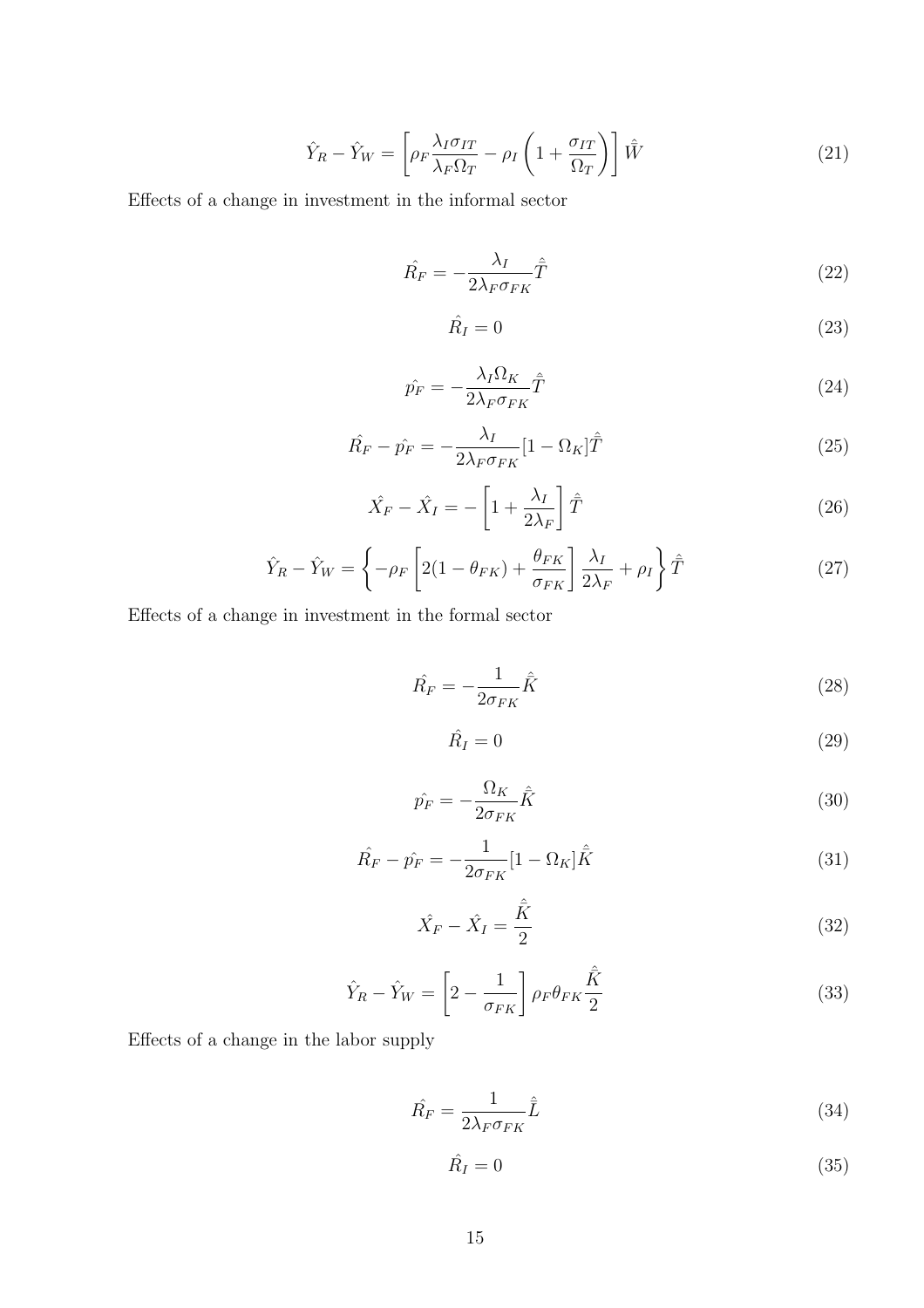$$
\hat{p_F} = \frac{\Omega_K}{2\lambda_F \sigma_{FK}} \hat{\bar{L}} \tag{36}
$$

$$
\hat{R_F} - \hat{p_F} = \frac{1}{2\lambda_F \sigma_{FK}} [1 - \Omega_K] \hat{\bar{L}} \tag{37}
$$

$$
\hat{X}_F - \hat{X}_I = \frac{1}{2\lambda_F} \hat{\bar{L}} \tag{38}
$$

$$
\hat{Y}_R - \hat{Y}_W = \left\{ \rho_F \left[ \frac{1}{2\lambda_F} + \frac{\Omega_K}{2\lambda_F \sigma_{FK}} - 1 \right] - \rho_I \right\} \hat{L}
$$
\n(39)

Effects of a change in the price of informal sector output

$$
\hat{R_F} = -\frac{\lambda_I \sigma_{IT}}{\lambda_F \sigma_{FK} \Omega_T} \hat{p_I}
$$
\n(40)

$$
\hat{R}_I = \frac{1}{\Omega_T} \hat{p}_I \tag{41}
$$

$$
\hat{p_F} = -\frac{\lambda_I \sigma_{IT} \Omega_K}{\lambda_F \sigma_{FK} \Omega_T} \hat{p_I}
$$
\n(42)

$$
\hat{R_F} - \hat{p_F} = -\frac{\lambda_I \sigma_{IT}}{\lambda_F \sigma_{FK} \Omega_T} [1 - \Omega_K] \hat{p_I}
$$
\n(43)

$$
\hat{X}_F - \hat{X}_I = -\frac{\sigma_{IT}}{\Omega_T} \left[ 1 + \frac{\lambda_I}{\lambda_F} \right] \hat{p_I}
$$
\n(44)

$$
\hat{Y}_R - \hat{Y}_W = \left\{ -\rho_F \frac{\lambda_I \sigma_{IT}}{\lambda_F \Omega_T} \left( 1 + \frac{\Omega_K}{\sigma_{FK}} \right) + \rho_I \left( 1 + \frac{\sigma_{IT}}{\Omega_T} \right) \right\} \hat{p}_2 \tag{45}
$$

### References

- Arbache, J. S., Dickerson, A., and Green, F. (2004). Trade liberalisation and wages in developing countries. Economic Journal, 114, F73–F96.
- Blunch, N.-H., Canagarajah, S., and Raju, D. (2001). The informal sector revisited: A synthesis across space and time. Working Paper 0119, World Bank, Washington, DC.
- Carr, M. and Chen, M. A. (2002). Globalization and the informal economy: How global trade and investment impact on the working poor. Working Paper 2002/1, International Labor Organization, Geneva.

Fajnzylber, P. (2001). Minimum wage effects throughout the wage distribution: Evidence from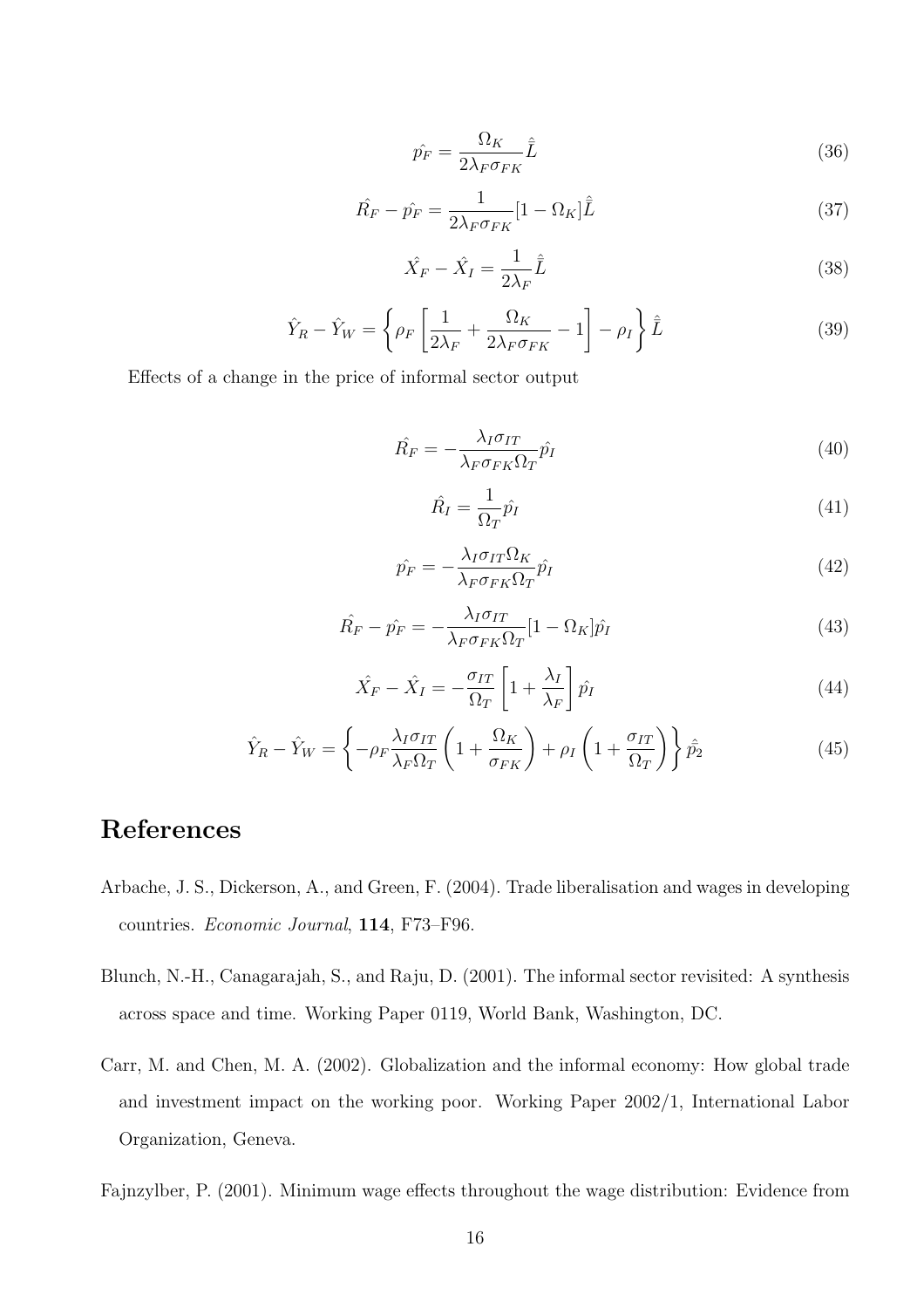Brazil's formal and informal sectors. Discussion Paper 151, Department of Economics and CEDEPLAR, Universidade Federal de Minas Gerais, Washington, DC.

- Ghose, A. K. (2003). Jobs and Incomes in a Globalizing World. International Labour Office, Geneva.
- Harrison, A. (2002). Has globalization eroded labors share? Some cross-country evidence. Unpublished manuscript.
- Heintz, J. and Pollin, R. (2003). Informalization, economic growth and the challenge of creating viable labor standards in developing countries. Working Paper 60, Political Economy Research Institute, Amherst, MA.
- Lemos, S. (2004). The effects of the minimum wage in the formal and informal sectors in Brazil. Discussion Paper 1089, Forschungsinstitut zur Zukunft der Arbeit, Bonn.
- Maloney, M. and Nuñez, J. N. (2003). Measuring the impact of minimum wages: The evidence from Latin America. Working Paper 9800, National Bureau of Economic Research, Cambridge, MA.
- UNCTAD (2003). Trade and Development Report. Technical report, United Nations Commission on Trade and Development, Geneva.